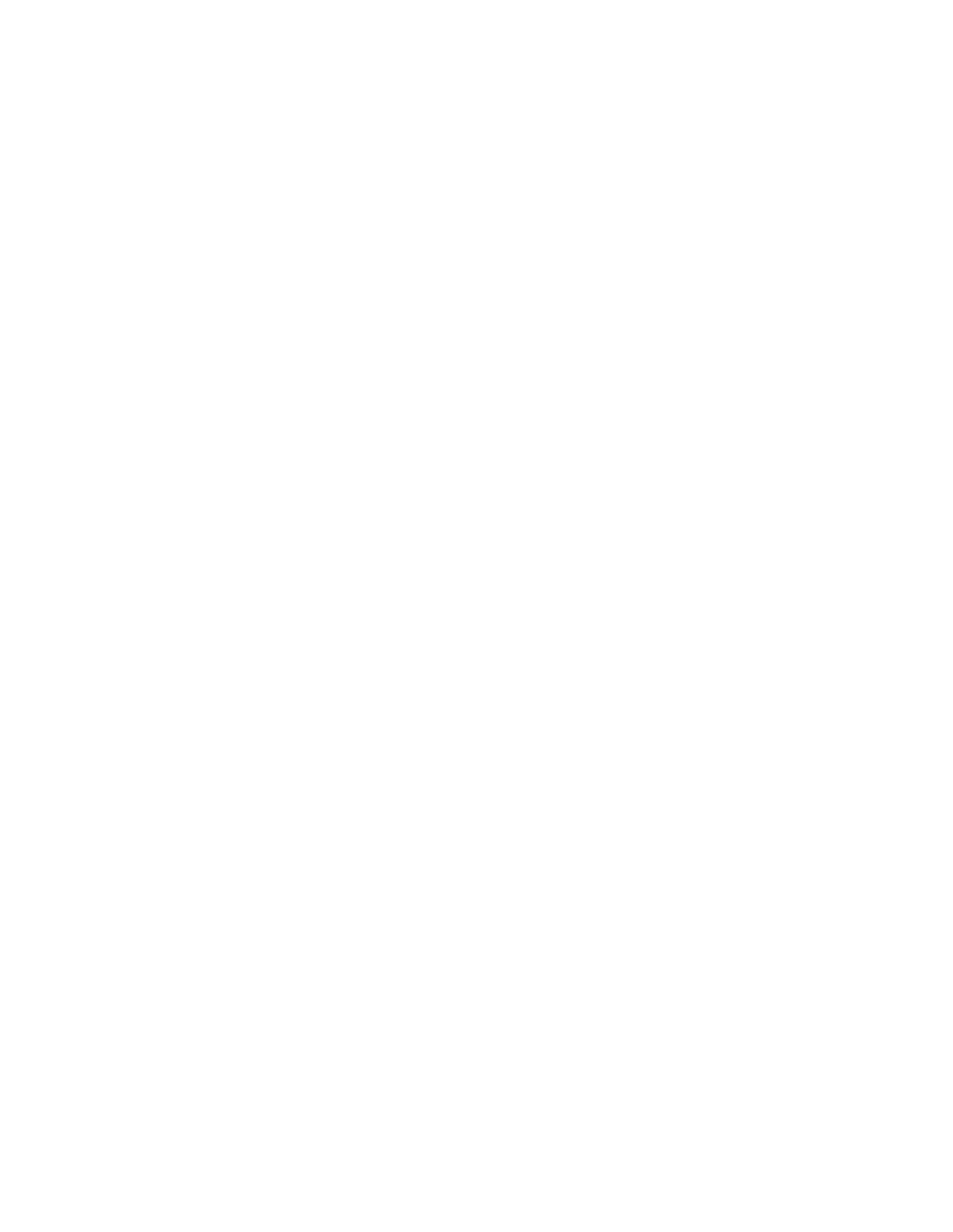## INTERNATIONAL MONETARY FUND

### SINGAPORE

## **Selected Issues**

## Prepared by Leif Eskesen and Roberto Guimaraes-Filho (both APD), Elena Loukoianova and Miguel Segoviano (both MCM)

Approved by the Asia and Pacific Department

July 1, 2008

### Contents Page

| $\mathbf{I}$ . | Assessing the Stability of Singapore's Banking System in a Regional Context  3 |  |
|----------------|--------------------------------------------------------------------------------|--|
|                |                                                                                |  |
|                |                                                                                |  |
|                |                                                                                |  |
|                |                                                                                |  |
|                |                                                                                |  |
|                |                                                                                |  |
|                |                                                                                |  |
|                |                                                                                |  |
|                |                                                                                |  |
|                |                                                                                |  |
|                |                                                                                |  |
|                |                                                                                |  |
|                |                                                                                |  |
|                |                                                                                |  |
|                |                                                                                |  |
|                |                                                                                |  |
|                |                                                                                |  |
|                |                                                                                |  |
|                |                                                                                |  |
|                |                                                                                |  |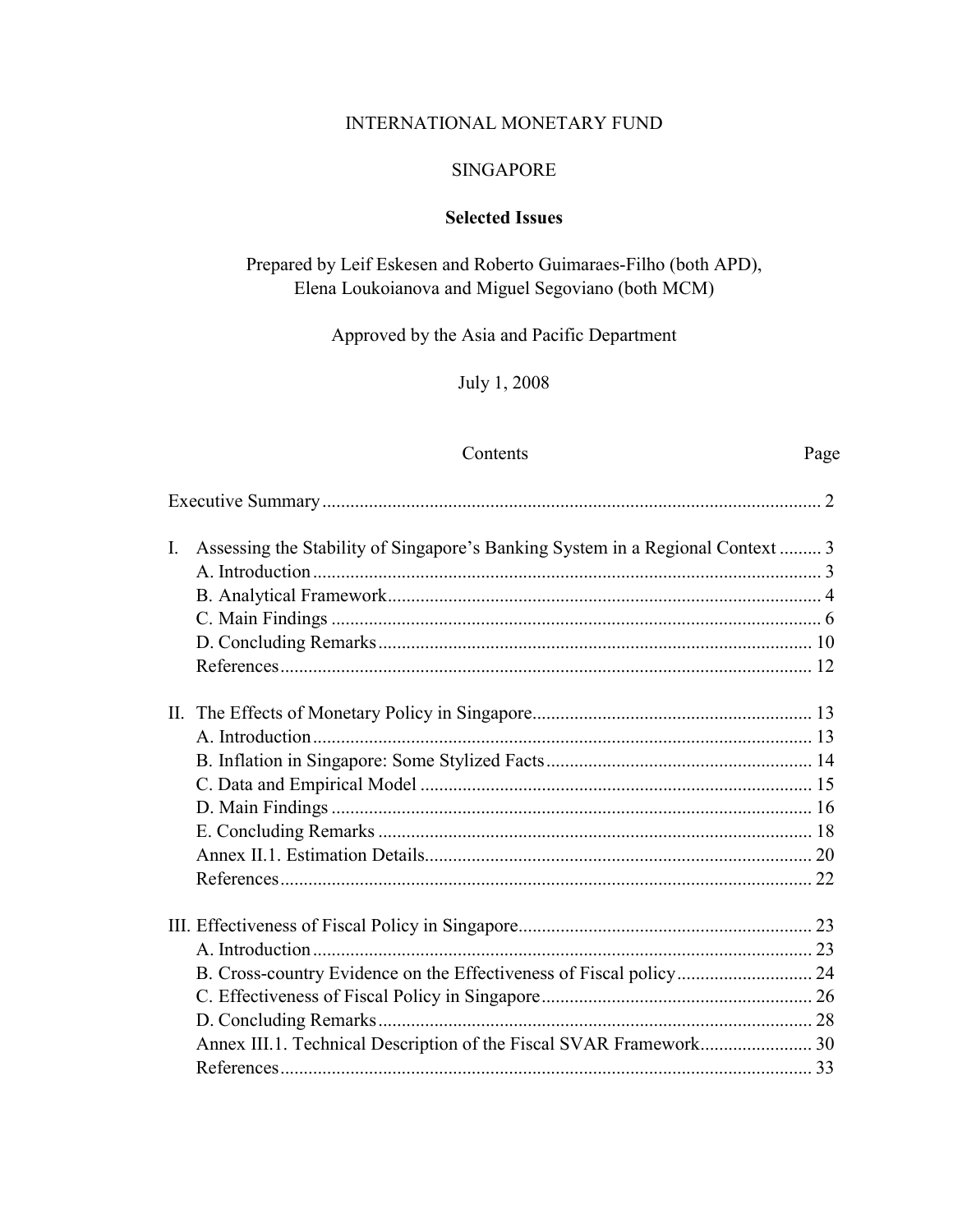#### **EXECUTIVE SUMMARY**

The ongoing turbulence in the world's economy and financial markets provides an opportunity to assess Singapore's exposure to international spillovers and possible policy responses. This *Selected Issues* paper accompanies the *Staff Report* for the 2008 Article IV consultation with Singapore and offers analytical underpinnings for the staff's views on international financial linkages and the effectiveness of monetary and fiscal policy. It consists of three chapters:

Chapter I—*Assessing the Stability of Singapore's Banking System in a Regional Context* proposes a novel methodology for gauging domestic financial stability. The methodology gives preliminary estimates of measures of default interdependence between Singaporean and selected regional banks operating domestically. The analysis supports the staff's view that Singaporean banks have been resilient to the global financial turmoil, thus far.

Chapter II—*The Effects of Monetary Policy in Singapore*—analyzes the effects of monetary policy using structural vector autoregressions. Estimates show that the Monetary Authority of Singapore's exchange rate-centered framework is well suited to shape monetary decision making, given the large impact that changes in the nominal exchange rate have on activity and prices. The results are consistent with the staff's recommendation that a faster rate of appreciation of the Singapore dollar would help contain inflation risks, going forward.

Chapter III—*Effectiveness of Fiscal Policy in Singapore*—assesses the impact of fiscal measures on macroeconomic activity. Econometric results confirm a role for fiscal policy as a counter-cyclical tool and support the staff's view that a carefully designed fiscal stimulus should play a part in re-orienting the policy mix to facilitate external adjustment.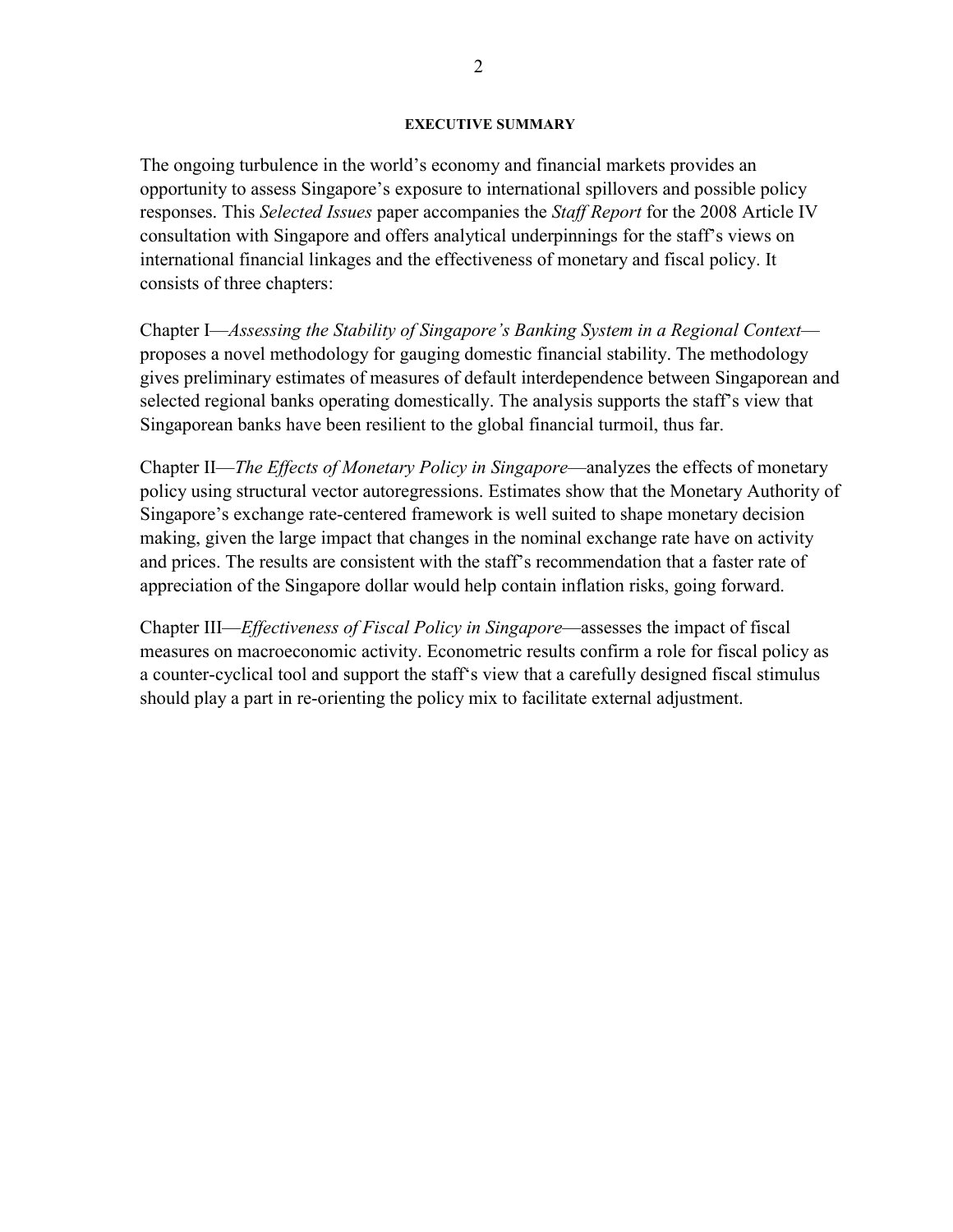### **I. ASSESSING THE STABILITY OF SINGAPORE'S BANKING SYSTEM IN A REGIONAL CONTEXT 1**

*This chapter proposes a methodology for assessing the stability of the banking system in Singapore in a regional Asian context. The methodology allows for a quantification of the evolution of default interdependence of Singaporean and selected regional banks. The main results of the analysis indicate that the largest Singaporean banks have remained resilient to the global financial turmoil and have generally been less affected than regional banks operating in Singapore.* 

#### **A. Introduction**

1. **The direct impact of the global credit turmoil on Singaporean banks has been limited so far**. Credit default swap (CDS) spreads for Singaporean and Asian banks increased significantly since the second half of 2007 on the back of the global credit turmoil and have remained elevated even after a decline since March 2008. However, the reported subprime related exposures and estimated losses of Singaporean banks are lower than elsewhere in Asia, and in the United States and Europe. Moreover, Singaporean banks have made prudent provisions against losses on exposures to the U.S. subprime related assets.



2. **This chapter assesses the stability of the banking sector in Singapore using a novel methodology**. The methodology is still work in progress and the results should be interpreted with care. The central insight is to derive the probabilities of default (PoDs) of a sample of Singaporean and regional banks and estimate the joint probability of default (JPoD) and other conditional measures of banking sector stability. The chapter proceeds as follows: Section B summarizes the analytical framework, Section C presents the main finding, and section D concludes.

1

<sup>&</sup>lt;sup>1</sup> Prepared by Elena Loukoianova and Miguel Segoviano (both MCM).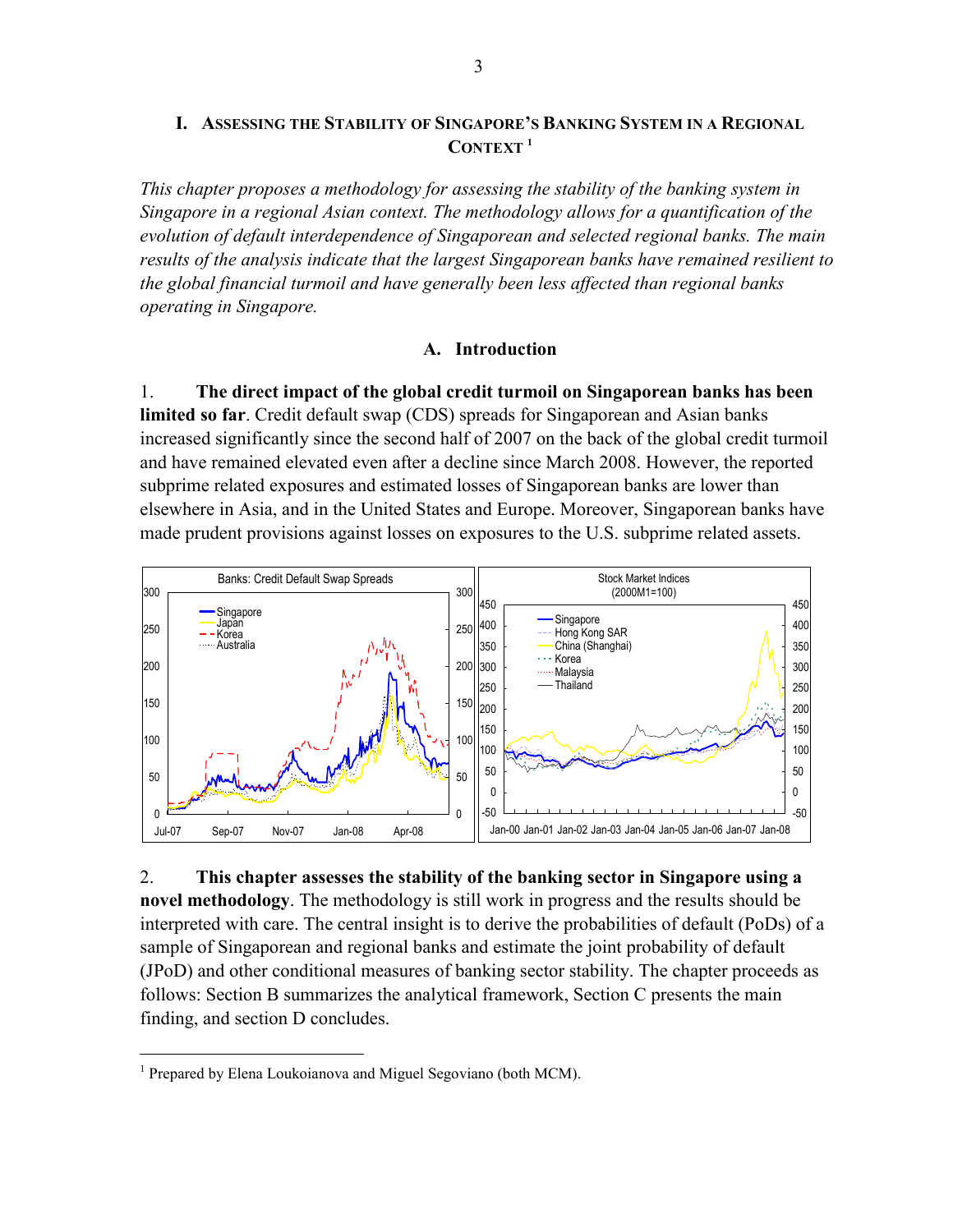## **B. Analytical Framework**

3. **The analysis provides novel measures of banking stability and contributes to the modeling of default risk**. It extracts market information to assess potential contagion effects and the resilience among Singaporean and selected regional banks operating in Singapore.<sup>2</sup> The exercise provides a new methodology and complements the study presented in the special feature in the 2007 Monetary Authority of Singapore's Financial Stability Review.<sup>3</sup>

4. **The central idea behind the methodology is to treat the banking system as a "portfolio of banks**.**"** The estimates of banking system stability capture risks of the individual banks and interdependencies of the banks in the portfolio.<sup>4</sup> The model is applied to a portfolio of *Singaporean* banks only and one of *Singaporean and regional* banks.5

5. **The analytical framework uses two variables to estimate different measures of banking stability: daily equity prices and daily CDS spreads**. 6 Equity prices are used to calibrate the initial conditions for model simulations.<sup>7</sup> Based on the PoDs for individual banks extracted from CDS spreads, the framework then computes a multivariate density function (PMD) to capture the implied distribution of asset values of the banks included in the portfolio.<sup>8</sup> The PMD embeds the default dependence among the banks in the portfolio and allows for the estimation of the JPoD of the bank portfolio under consideration.<sup>10</sup>

<sup>4</sup> Goodhart and Segoviano, 2008. Box 1.5 in the April 2008 GFSR presents an application of this methodology for a group of large financial institutions.

 $<sup>5</sup>$  A number of multinational banks have branches in Singapore and thus have a bearing on domestic financial</sup> stability. Lack of branch-level data precludes, however, a quantitative analysis of the issue.

6 The data for both variables are from Bloomberg.

<sup>7</sup> See Segoviano (2008) for details on calculation of PoDs.

8 Segoviano, 2008.

 $\overline{a}$ 

 $2^2$  The methodology proposed here can be applied to alternative inputs for calculating PoDs of individual banks and JPoDs of different bank groups.

<sup>&</sup>lt;sup>3</sup> The special feature used panel data econometric estimates and analyzed data for the period from January 2002 to December 2006—prior to the onset of the credit turmoil in mid-2007. This analysis found that the East Asian banking systems became more resilient after the Asian financial crisis, the default risk of banks declined, and contagion among banks also declined. The MAS attributed lower default risk to income diversification.

<sup>&</sup>lt;sup>9</sup> Under the probability integral transformation (PIT) criterion, the PMD produced by nonparametric techniques is an improvement over standard parametric PMDs used for modeling portfolio credit risks (See Diebold et al. (1999) for details).

<sup>&</sup>lt;sup>10</sup> The methodology proposes a novel *nonparametric copula approach*—which assumes neither a particular distribution nor parameters, thus making possible a better fit to the data. The structure of linear and nonlinear (continued)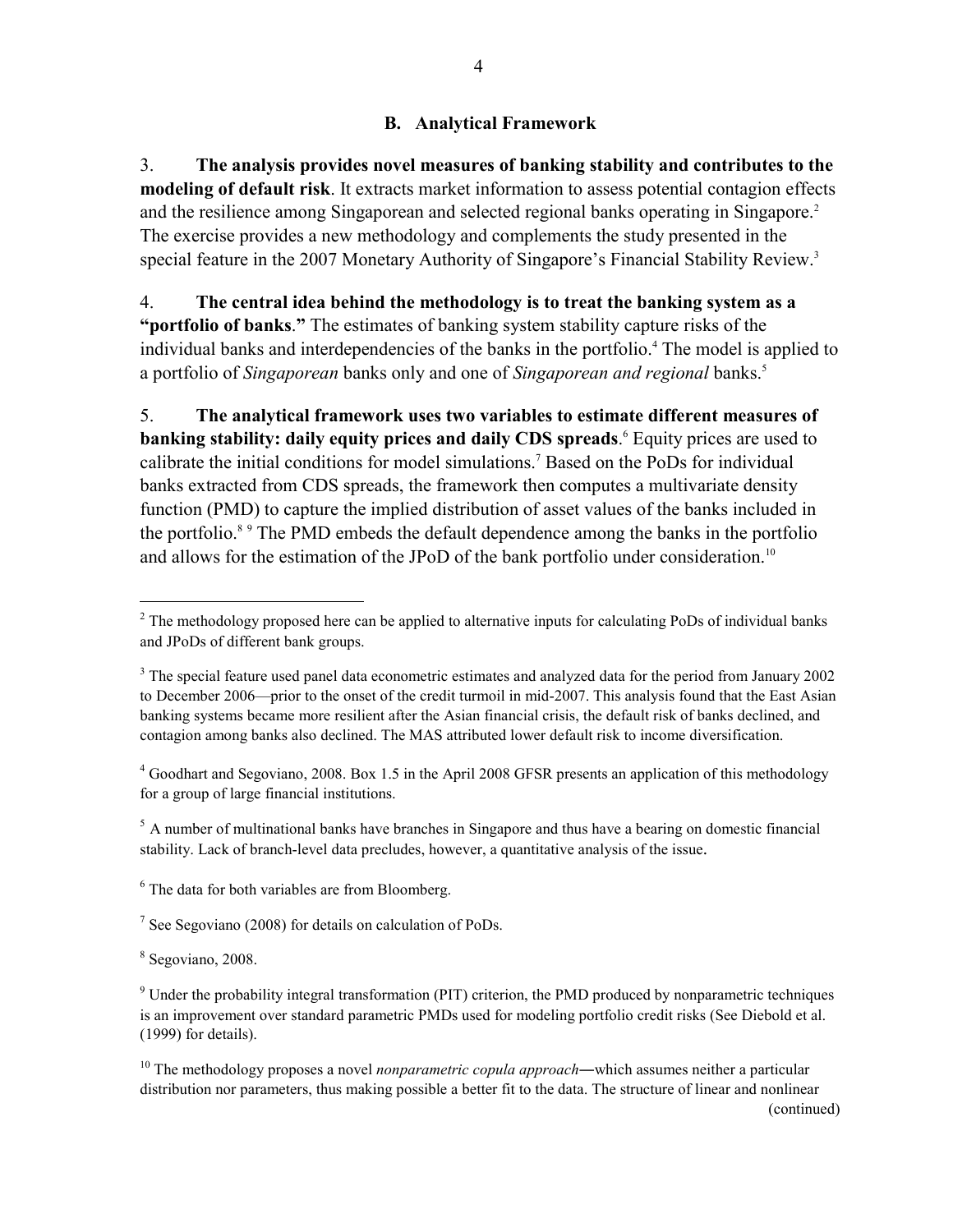6. **The JPoD represents the** *unconditional* **probability of default of all the banks in the sample, i.e. the tail risk of the system**. The JPoD accounts for the nonlinear dependencies among banks in this portfolio of banks.<sup>11</sup> In periods of financial distress, the JPoD of the banking system may experience larger fluctuations compared with those of the PoDs of individual banks because of stronger interdependencies during times of stress.

# 7. **The JPoD provides the base for calculating** *conditional* **measures of banking stability:**

- The *Banking Stability Index* (BSI), which shows the expected number of bank defaults, conditional on at least one bank defaulting.<sup>12</sup>
- The *Default Dependence Matrix* (DDM), which is a matrix of pairwise conditional probabilities of default, indicating the probability of default of a bank in the row, given that a bank in the column defaults;
- The *Conditional Systemic Relevance Factor* (SRF), which reflects the probability of default of all the banks in the system conditional on the default of a *specific* bank; and
- The *Conditional Resilience Factor* (RF), which indicates the opposite of the SRF, namely the probability that a bank defaults conditional on the default of all the other banks.

8. **The methodology is subject to some data limitations when applied to emerging market countries**. First, inputs (equity prices and CDS spreads) used may not be the best proxy for estimating banks' probabilities of default, especially in times of global market turmoil.13 Second, limited data availability on CDS spreads constrains the choice of banks,

1

dependencies among banks in a system can be represented by copula functions. This approach infers copulas from the joint movements of PoDs of individual banks, thus avoiding the difficulties involved in explicitly choosing and calibrating individual measurements of banks' defaults. This is the main contrast between and traditional copula modeling approaches, as explicit calibration in most cases is difficult because of data constraints.

 $11$  Accounting for nonlinear dependencies changing over time is a relevant technical improvement over most risk models, which typically account only for dependencies that are assumed constant over the cycle.

<sup>&</sup>lt;sup>12</sup> The BSI is conditional of a default of any bank in the system, but not a *specific* bank. Moreover, such a default might never materialize.

 $<sup>13</sup>$  In the current episode, the risk landscape and consequently hedging strategies have shifted significantly since</sup> June 2007. The discrepancy between CDS spreads and bond prices, coupled with the increasing illiquidity of the credit markets (especially for CDS spreads of local banks), has clouded the information embedded in the CDS spreads.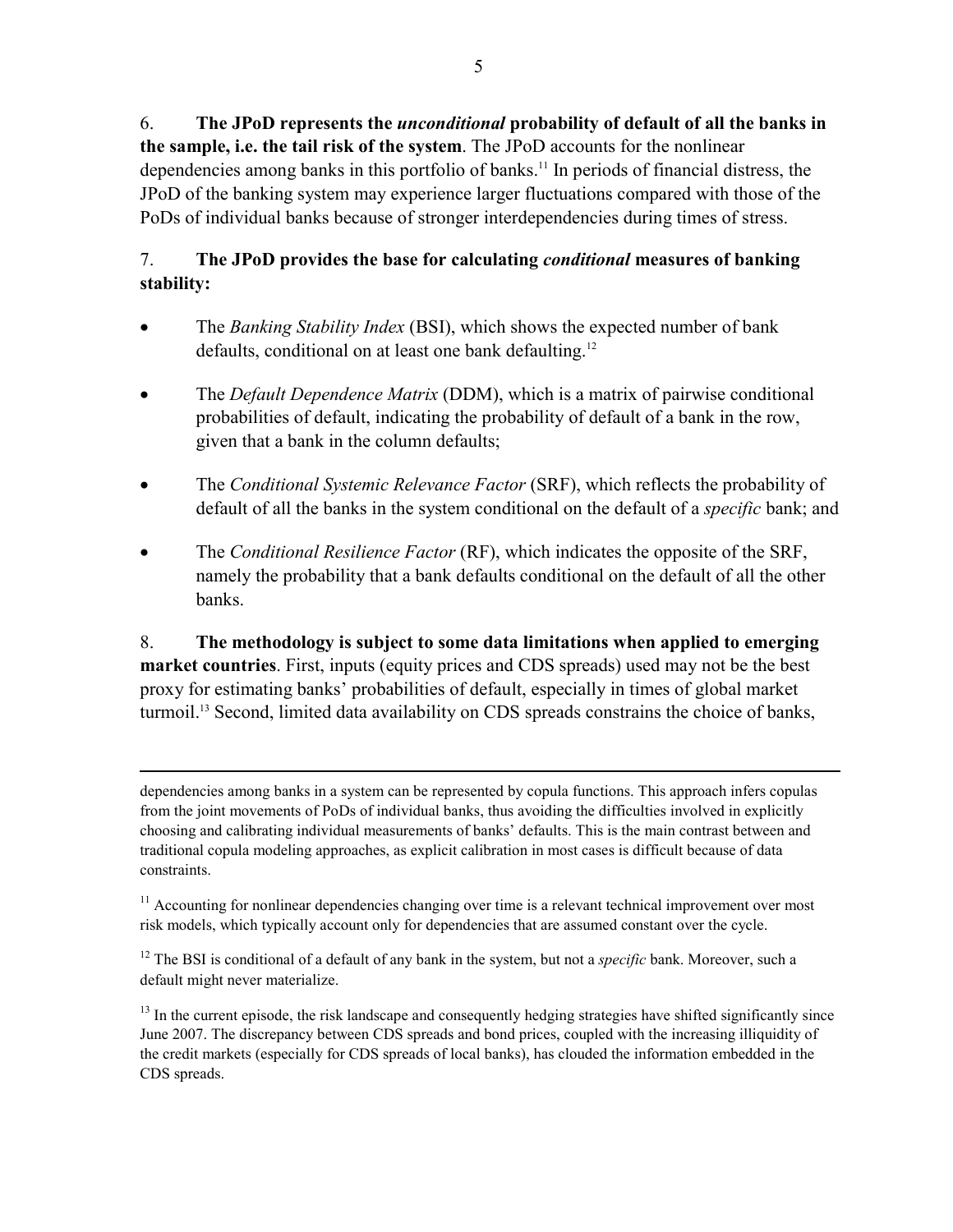which may result in a sample that is not fully representative of the banking sector under consideration.

### **C. Main Findings**

9. **An assessment of banking sector vulnerabilities involves a careful evaluation of a broad spectrum of indicators, in changes and levels**. Changes bespeak the impact from global financial reverberations, while levels provide evidence of resilience. In the case of Singapore, changes in the indicators confirm international spillovers, but the absolute levels of the measures suggest that overall resilience of the Singaporean banking system remains high. As regards linkages with regional banks, evidence is more ambiguous. In particular:

• *The PoDs and the JPoDs of both bank groups analyzed increased as the global credit crisis unfolded.* Between the end of July 2007 and the end of March 2008, the average PoD of the institutions in the "*Singaporean bank*" portfolio increased by about 7 times, while their JPoD increased by a larger factor.<sup>14</sup> The average PoD of the group of "*Singaporean and regional"* banks increased by 3½ times, while its JPoD rose by even more (Figures I.1 and I.2). The significant difference between the magnitude of increases in the average PoDs and the JPoDs reveals large increases in default interdependence among the banks during this period of financial distress. The JPoD of the *Singaporean-regional* bank portfolio is smaller than that of the *Singaporean* bank portfolio, which could reflect diversification gains and/or a nonrepresentative sample. Because of the data limitations mentioned above, this evidence needs to be interpreted carefully.



 $14$  The average PoD is defined here as a simple average of the PoDs of individual banks in a group.

1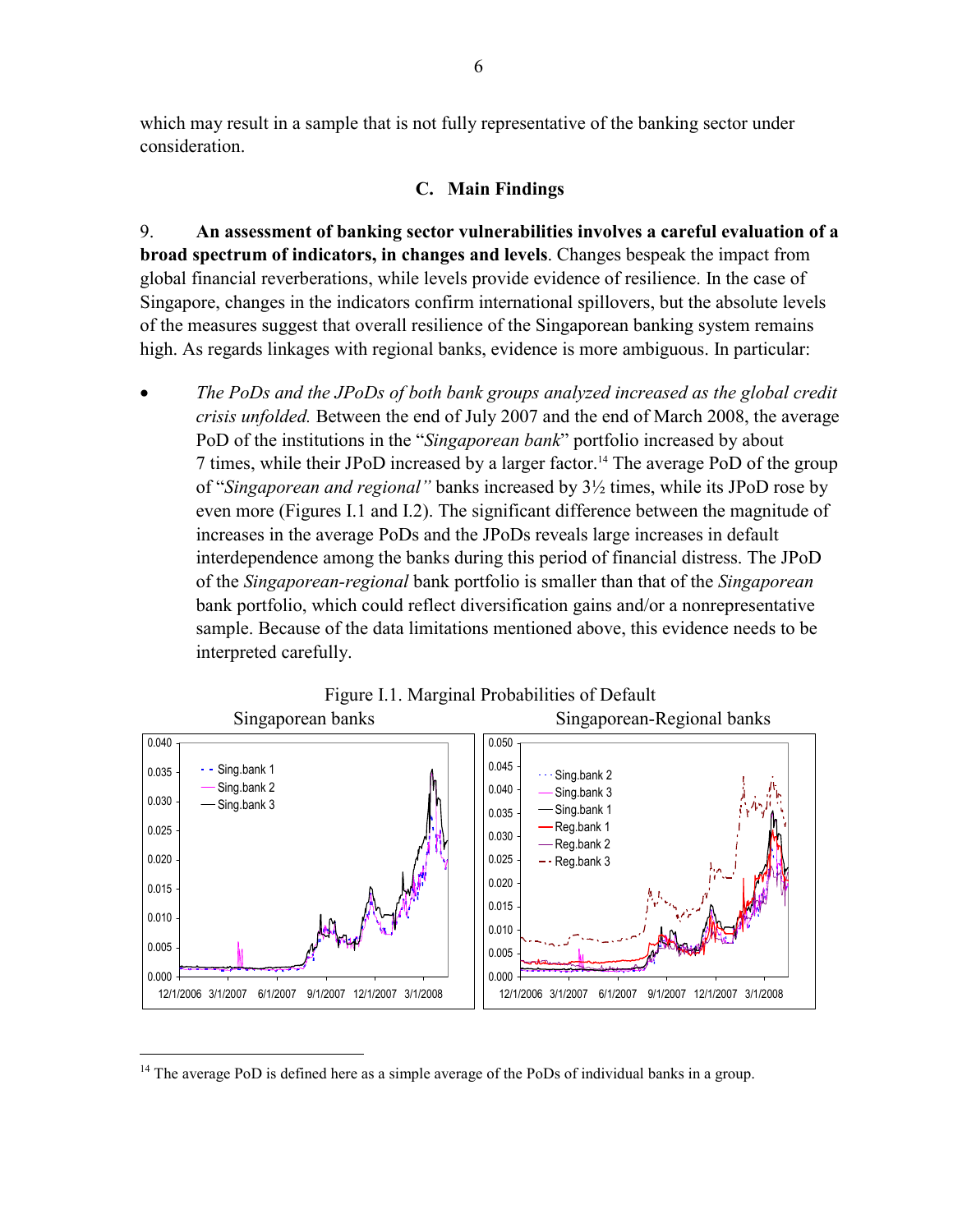

 Figure I.2. Joint Probability of Default and Average Marginal Probability Singaporean banks Singaporean-Regional banks

• *The BSI shows signs of an adverse impact from the global turmoil on Singapore's banking sector, but largely through regional banks* (Figure I.3). For the group of *Singaporean* banks, the BSI increased by only 0.5 reaching 1.6 between mid-2007 and the end of March 2008. Thus, before the onset of the market turmoil, only a partial default at one bank was expected, if another bank in the sample defaulted. For the group of *Singaporean and regional* banks, the BSI increased by about 1.3 reaching 2.7, implying that the presence of regional banks in the sample add some vulnerability or channels of contagion.



• *The DDM for the Singaporean banks suggests that the conditional pairwise probabilities of default increased* somewhat since the *second half of 2007* (Table I.1). In particular, the default interdependence between two Singaporean banks was higher than it was between each of these and the third bank.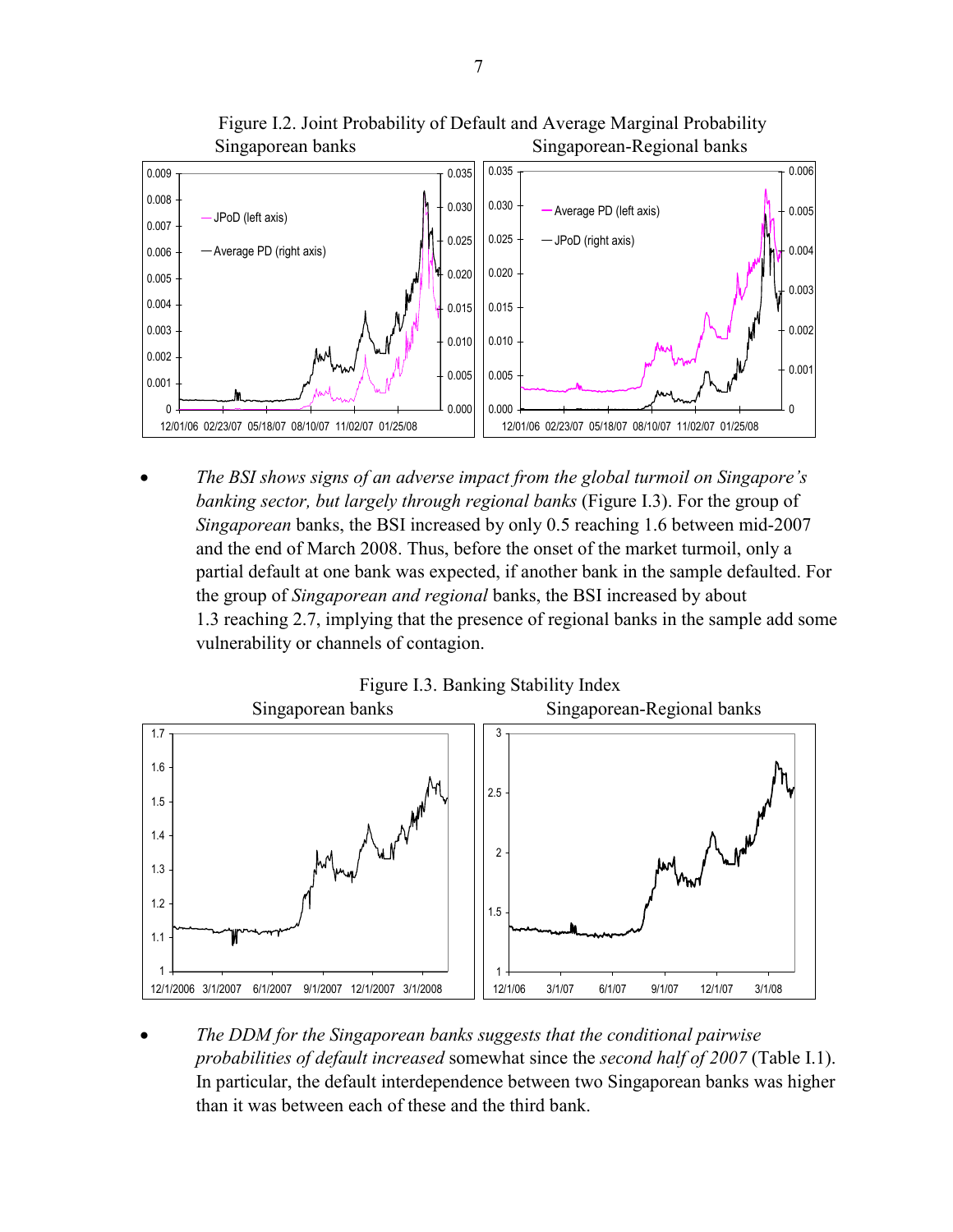| Date                       | Sing.bank 1 | Sing.bank 2 | Sing.bank 3 | Average <sup>1</sup> |  |
|----------------------------|-------------|-------------|-------------|----------------------|--|
| 6/29/07                    |             |             |             |                      |  |
| Sing bank 1                | 1.00        | 0.34        | 0.02        | 0.18                 |  |
| Sing.bank 2                | 0.25        | 1.00        | 0.03        | 0.51                 |  |
| Sing.bank 3                | 0.02        | 0.03        | 1.00        | 0.52                 |  |
| 9/28/07                    |             |             |             |                      |  |
| Sing.bank 1                | 1.00        | 0.57        | 0.10        | 0.33                 |  |
| Sing.bank 2                | 0.50        | 1.00        | 0.10        | 0.55                 |  |
| Sing bank 3                | 0.09        | 0.11        | 1.00        | 0.55                 |  |
| 12/31/07                   |             |             |             |                      |  |
| Sing.bank 1                | 1.00        | 0.69        | 0.14        | 0.41                 |  |
| Sing.bank 2                | 0.47        | 1.00        | 0.12        | 0.56                 |  |
| Sing.bank 3                | 0.10        | 0.12        | 1.00        | 0.56                 |  |
| 3/31/08                    |             |             |             |                      |  |
| Sing.bank 1                | 1.00        | 0.81        | 0.31        | 0.56                 |  |
| Sing.bank 2                | 0.63        | 1.00        | 0.28        | 0.64                 |  |
| Sing.bank 3                | 0.24        | 0.28        | 1.00        | 0.64                 |  |
| $\overline{1}$ Dow overage |             |             |             |                      |  |

Table I.1. Singaporean Banks: Default Dependence Matrix (DDM).15

Row average.

 $\overline{a}$ 

• *The DDM for the Singaporean and regional group of banks suggests, that the regional banks in the sample could depend more on the Singaporean banks than vice versa.* Although the conditional PoDs of the *Singaporean* banks rose since mid-2007, they stayed below the conditional PoDs of the regional banks throughout the whole period (Table I.2). These results are consistent with the view that worsening liquidity or solvency conditions at regional banks would have a modest effect, if any, on the Singaporean banks. However, this could also reflect weaker balance sheets of regional banks compared to Singaporean banks, which could imply that the former would probably face financial strains if the latter do (i.e. in response to a common adverse shock).

<sup>&</sup>lt;sup>15</sup> Probability of Default over one year of a bank in a row, conditional on the default of a bank in a column.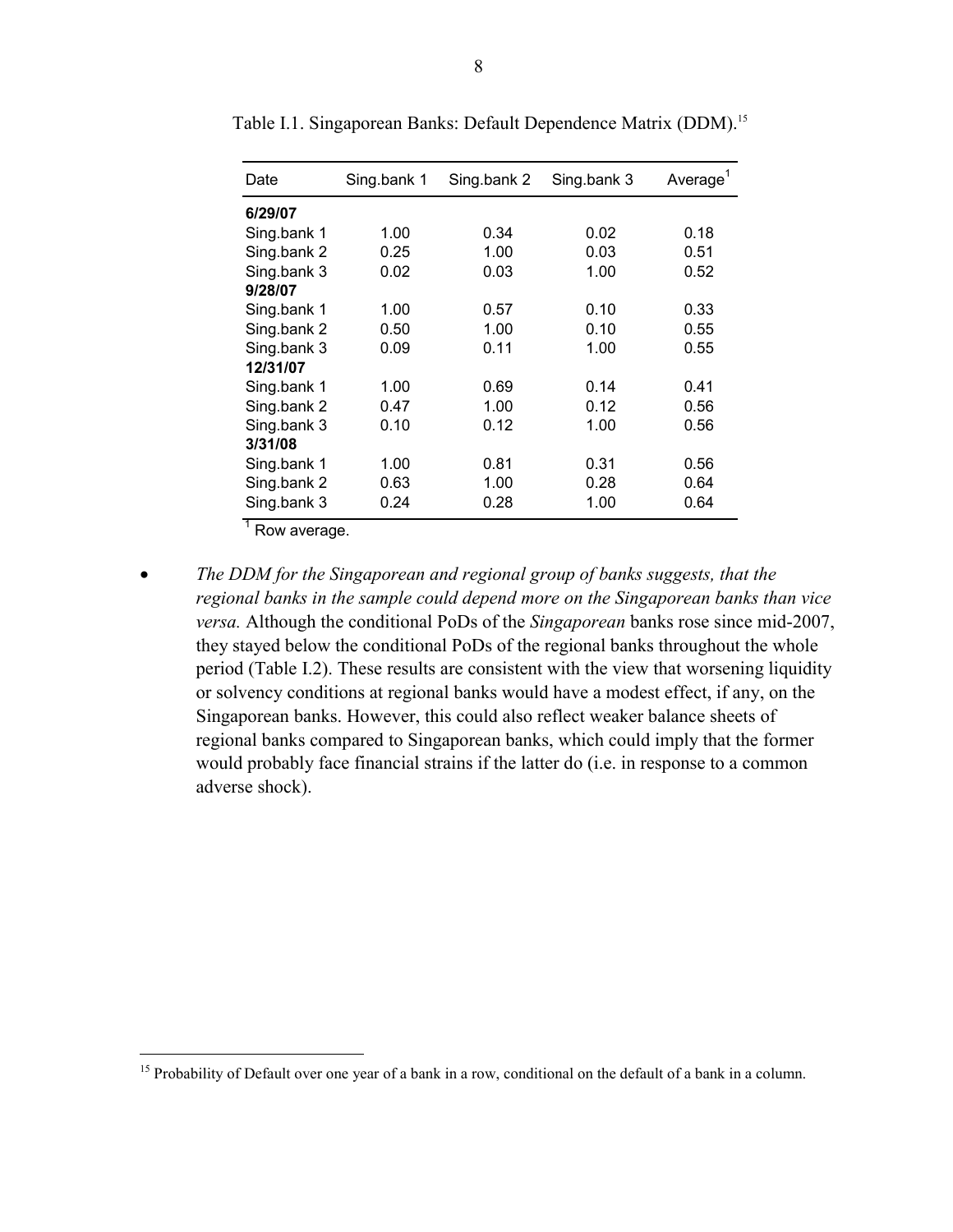| Date        | Sing.bank 1 |      | Sing.bank 2 Sing.bank 3 | Reg.bank 1 | Reg.bank 2 | Reg.bank 3 | Average1 |
|-------------|-------------|------|-------------------------|------------|------------|------------|----------|
| 6/29/07     |             |      |                         |            |            |            |          |
| Sing bank 1 | 1.00        | 0.13 | 0.11                    | 0.11       | 0.13       | 0.10       | 0.12     |
| Sing.bank 2 | 0.10        | 1.00 | 0.15                    | 0.06       | 0.12       | 0.06       | 0.28     |
| Sing.bank 3 | 0.09        | 0.18 | 1.00                    | 0.07       | 0.13       | 0.05       | 0.29     |
| Reg.bank 1  | 0.21        | 0.17 | 0.17                    | 1.00       | 0.15       | 0.15       | 0.33     |
| Reg.bank 2  | 0.15        | 0.19 | 0.18                    | 0.09       | 1.00       | 0.09       | 0.31     |
| Reg.bank 3  | 0.48        | 0.36 | 0.31                    | 0.38       | 0.40       | 1.00       | 0.49     |
| 9/28/07     |             |      |                         |            |            |            |          |
| Sing.bank 1 | 1.00        | 0.32 | 0.29                    | 0.30       | 0.32       | 0.28       | 0.30     |
| Sing bank 2 | 0.29        | 1.00 | 0.38                    | 0.23       | 0.35       | 0.21       | 0.43     |
| Sing.bank 3 | 0.27        | 0.40 | 1.00                    | 0.25       | 0.34       | 0.20       | 0.44     |
| Reg.bank 1  | 0.27        | 0.24 | 0.24                    | 1.00       | 0.23       | 0.23       | 0.39     |
| Reg.bank 2  | 0.29        | 0.36 | 0.34                    | 0.23       | 1.00       | 0.23       | 0.43     |
| Reg.bank 3  | 0.54        | 0.46 | 0.41                    | 0.49       | 0.50       | 1.00       | 0.57     |
| 12/31/07    |             |      |                         |            |            |            |          |
| Sing.bank 1 | 1.00        | 0.41 | 0.38                    | 0.37       | 0.41       | 0.32       | 0.38     |
| Sing bank 2 | 0.28        | 1.00 | 0.40                    | 0.24       | 0.36       | 0.20       | 0.44     |
| Sing.bank 3 | 0.26        | 0.40 | 1.00                    | 0.24       | 0.35       | 0.19       | 0.43     |
| Reg.bank 1  | 0.32        | 0.31 | 0.31                    | 1.00       | 0.29       | 0.26       | 0.43     |
| Reg.bank 2  | 0.28        | 0.36 | 0.34                    | 0.23       | 1.00       | 0.21       | 0.43     |
| Reg.bank 3  | 0.65        | 0.59 | 0.54                    | 0.60       | 0.63       | 1.00       | 0.67     |
| 3/31/08     |             |      |                         |            |            |            |          |
| Sing.bank 1 | 1.00        | 0.59 | 0.57                    | 0.55       | 0.60       | 0.54       | 0.57     |
| Sing.bank 2 | 0.46        | 1.00 | 0.58                    | 0.43       | 0.55       | 0.41       | 0.59     |
| Sing.bank 3 | 0.44        | 0.58 | 1.00                    | 0.43       | 0.54       | 0.39       | 0.59     |
| Reg.bank 1  | 0.51        | 0.50 | 0.51                    | 1.00       | 0.50       | 0.48       | 0.60     |
| Reg.bank 2  | 0.44        | 0.52 | 0.51                    | 0.40       | 1.00       | 0.40       | 0.56     |
| Reg.bank 3  | 0.70        | 0.67 | 0.64                    | 0.67       | 0.70       | 1.00       | 0.73     |

Table I.2. Singaporean and Regional Banks: Default Dependence Matrix (DDM).<sup>16</sup>

 $<sup>1</sup>$  Row average.</sup>

1

• *The conditional resilience factor (RF) suggests that Singaporean banks are resilient to an adverse systemic event.* Among the Singaporean banks, one stands out as more resilient (Figure I.4) and the other two banks demonstrate almost identical resilience, confirming the finding from the DDMs that these two banks are becoming increasingly interlinked. Among the regional banks in the sample, one bank stands out as less resilient (Figure I.4).

<sup>&</sup>lt;sup>16</sup> Probability of Default over one year of a bank in a row, conditional on the default of a bank in a column.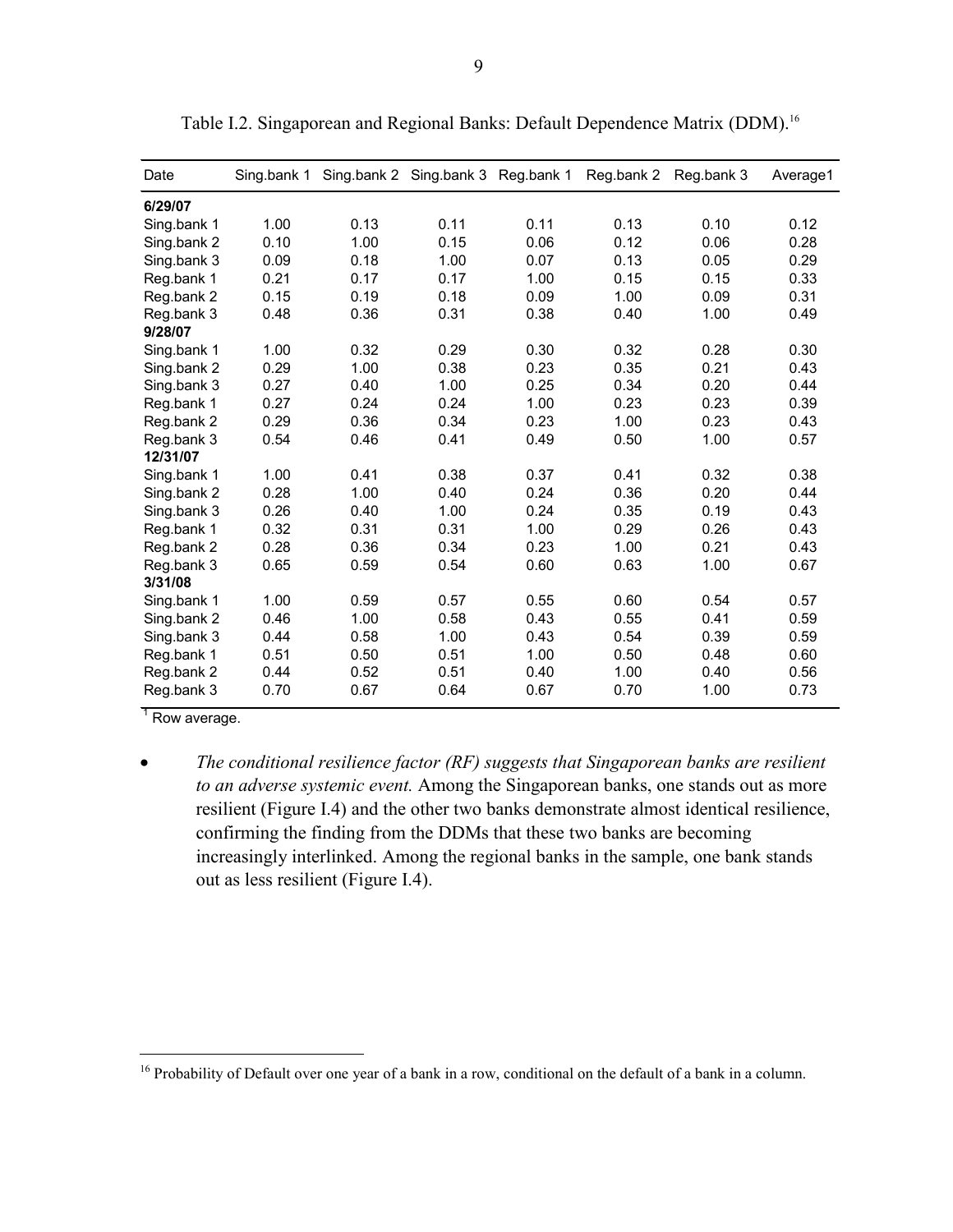

• *Finally, the conditional systemic relevance factor (SRF) has been very similar for all the banks.* However, its magnitude goes down when the group of regional banks is also taken into account (Figure I.5), most likely reflecting diversification gains.



**D. Concluding Remarks** 

10. **This chapter provides an indicative assessment of the vulnerability of Singapore's banking system**. The methodology builds on market indicators to derive measures of banking system stability and can be extended to perform stress testing of the banking system. In addition, the methodology provides technical improvements over other methods to assess financial stability. For example, the estimated measures of vulnerability account for time-varying dependencies among various banks. Thus, they go some way toward capturing dynamic interdependencies among banks during times of financial distress.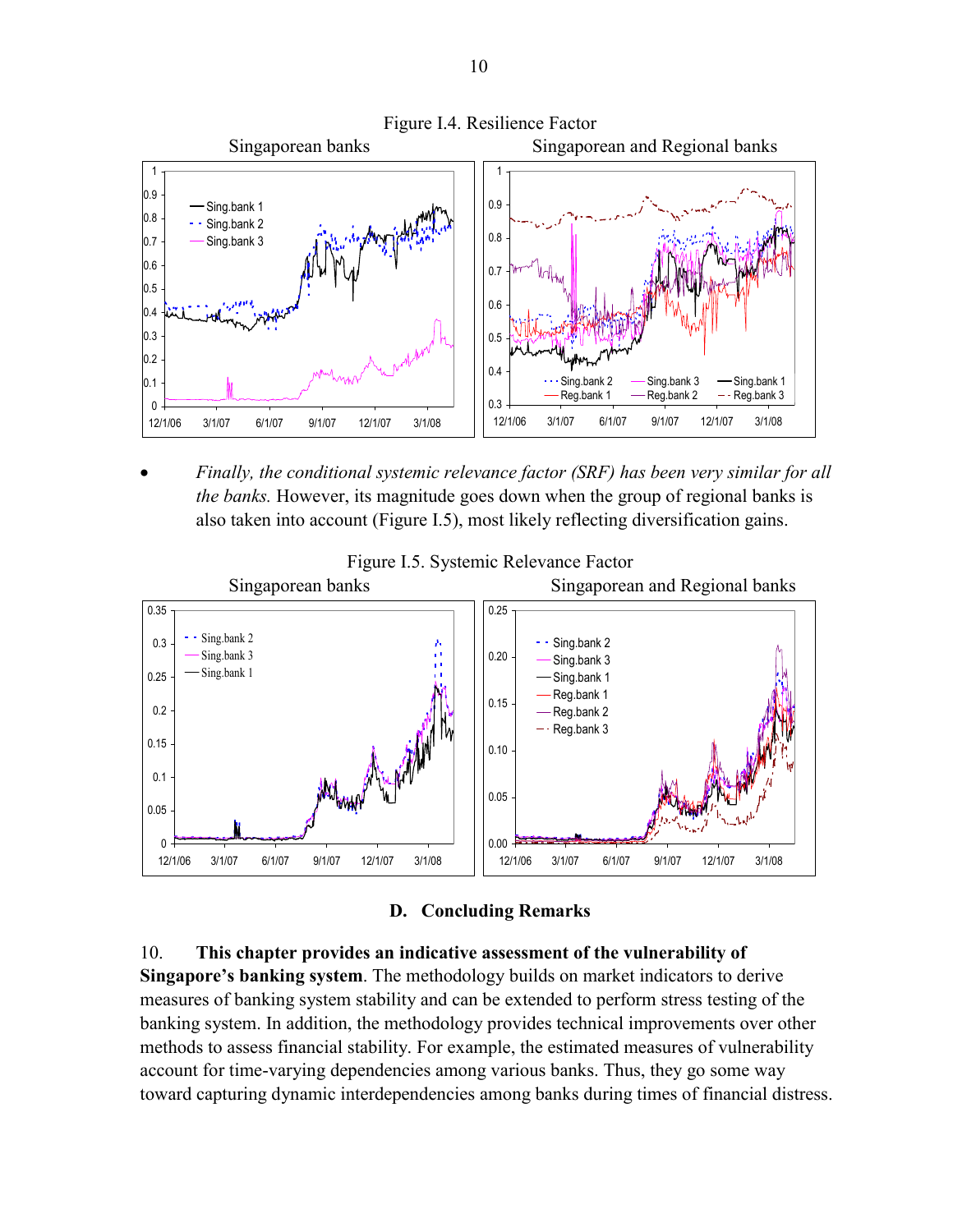# 11. **Although the results need to be interpreted with care, overall they point to two main findings**:

- Ripple effects from the global credit crisis have been felt, but overall resilience of Singapore's banking system remains strong; and
- Regional bank integration appears to have an ambiguous impact, as diversification gains may counter the opening up of addition channels for financial contagion. This said, sample selection may also play a part in shaping this result.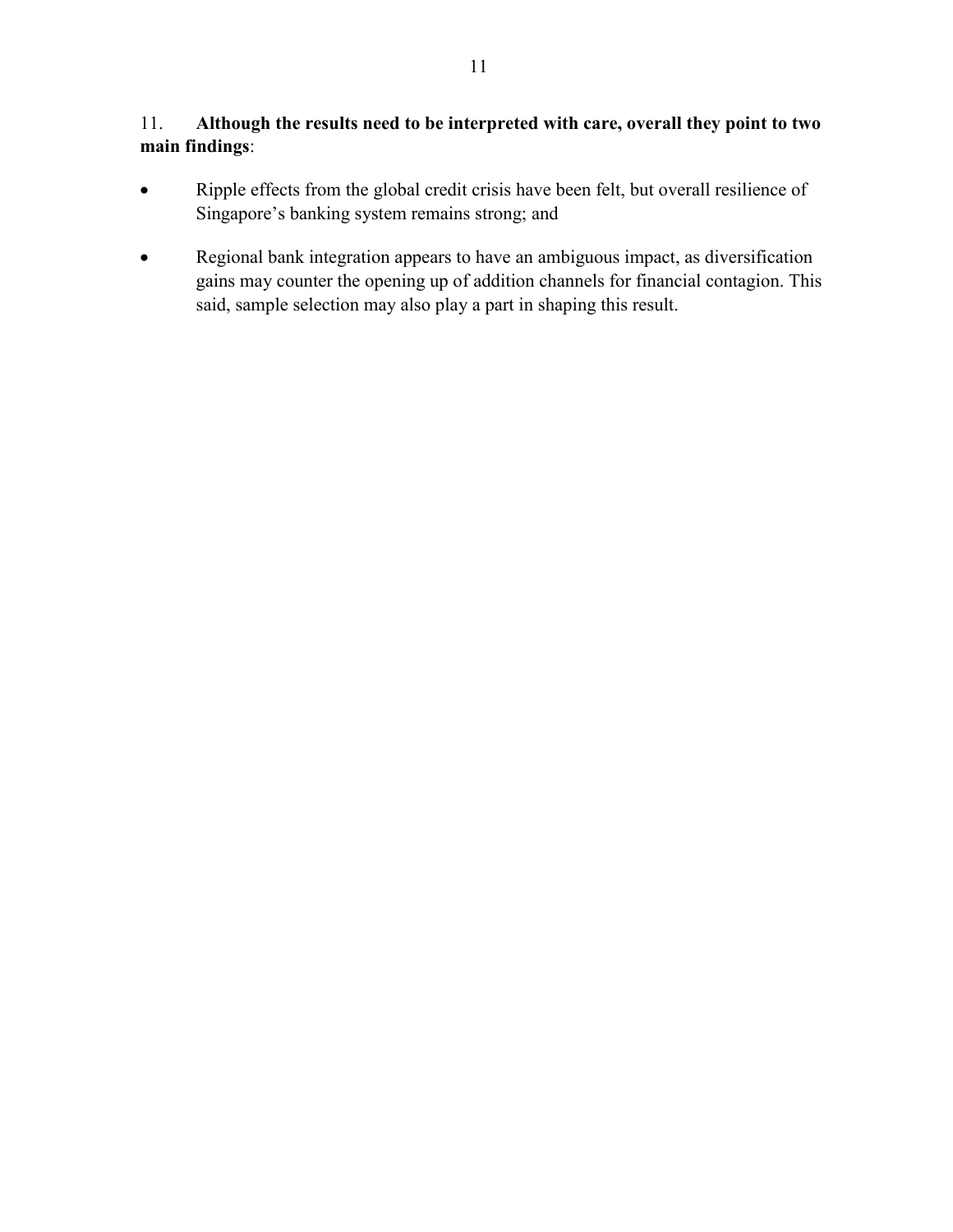### **References**

- Diebold, F., J.Hahn, and A.Taylor, 1999, "Multivariate Density Forecast Evaluation and Calibration in Financial Risk Management: High-Frequency Returns on Foreign Exchange," *The Review of Economics and Statistics*, vol. 81, n. 4, pp.661-73.
- Goodhart, C. and M. Segoviano, 2008, "Banking Stability Index," IMF Working Paper, forthcoming.
- Monetary Authority of Singapore, 2007, "Financial Stability Review," Singapore.
- Segoviano, M., 2008, "The CIMDO-Copula: Robust Estimation of Default Dependence under Data Restrictions," IMF Working Paper, forthcoming.
- Segoviano, M., 2006a, "The Conditional Probability of Default Methodology," Financial Market Group, London School of Economics, Discussion Paper 558.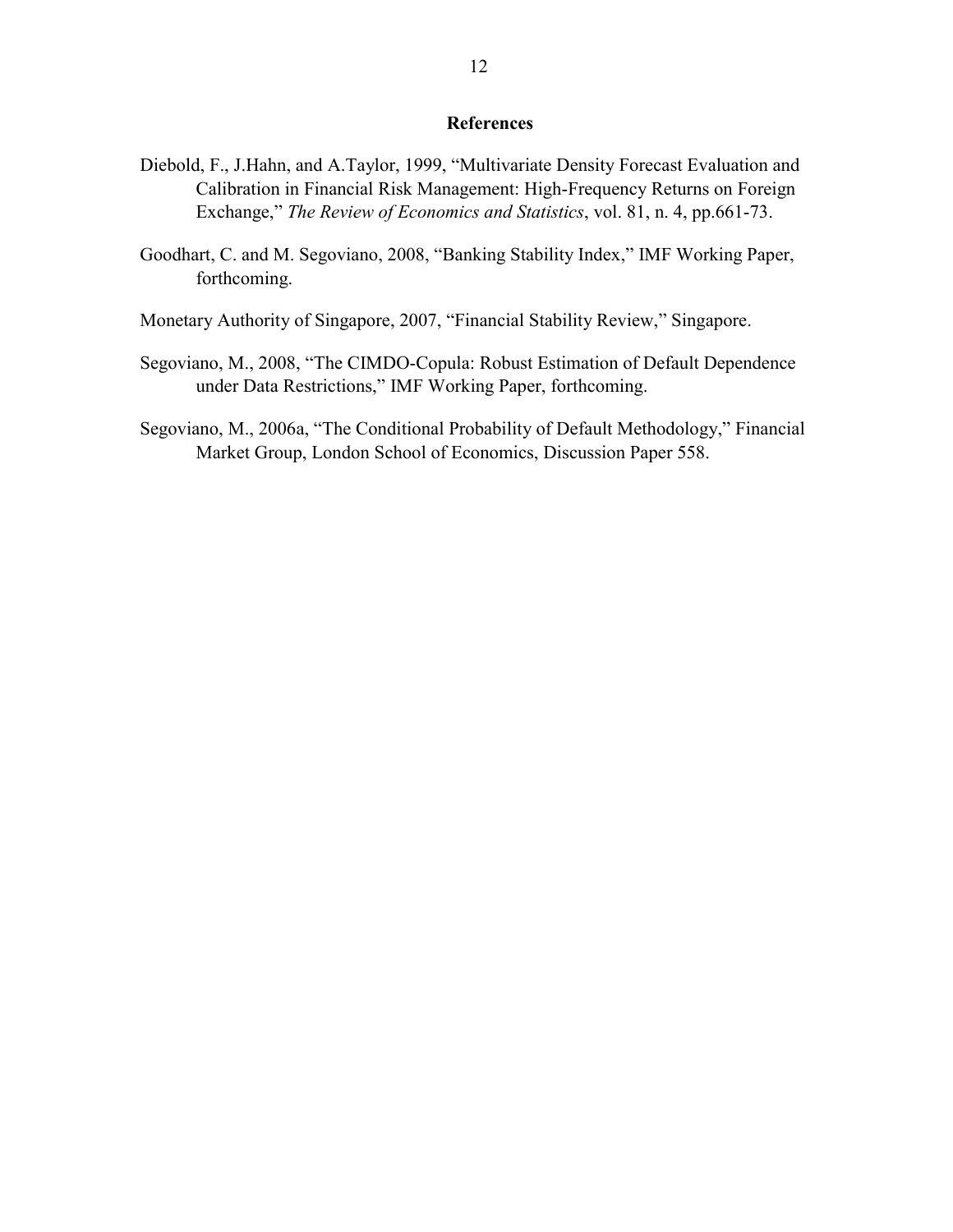### **II. THE EFFECTS OF MONETARY POLICY IN SINGAPORE1**

*Singapore's monetary policy is unique. It uses the exchange rate as an intermediate target to achieve low inflation and sustainable growth. Over the past year, rising inflation and slowing growth have posed challenges to the conduct of monetary policy. In this paper we seek to understand better the impact of monetary policy on inflation and output using structural vector autoregressions (SVAR). According to the empirical model, a contractionary monetary policy shock (identified as a nominal effective exchange rate appreciation) has powerful effects on both output and prices, providing support for the exchange rate-centered monetary framework.* 

### **A. Introduction**

## 1. **Singapore manages its exchange rate against an undisclosed basket of**

**currencies**. The Monetary Authority of Singapore (MAS) sets the rate of change of the nominal effective exchange rate (NEER)—its intermediate target—to achieve low inflation and sustainable growth. This framework has been in place since 1981 and over this period annual inflation has been 1¾ percent (on average), while GDP growth has averaged 7 percent. Unemployment has also been remarkably low, at less than 3 percent during 1987–2007.

2. **Starting in mid-2007, inflation has risen sharply—reaching almost 7 percent in the first quarter of 2008—while growth has remained relatively strong**. Several factors have been in play, including a 2 percentage point increase in the sales tax (July 2007), a sizable upward reassessment of property values (January 2008) and, more recently, spikes in global commodity prices. In response, the MAS tightened monetary policy in October 2007 (steepening the slope of the exchange rate band) and April 2008 (recentering the band), despite flagging external demand. Given Singapore's exceptional trade openness, the current environment poses challenges to Singapore's exchange rate-centered policy framework.

### 3. **This paper sheds light on Singapore's unique monetary transmission**

**mechanism**. It follows a well-established literature on estimating the effects of monetary policy using structural vector autoregressions (SVARs). The paper uncovers powerful effects of the exchange rate on output and inflation, supporting the rationale for the exchange ratecentered monetary framework. Section B provides an overview of inflation developments in Singapore, in particular its persistence and correlation with the nominal effective exchange rate. Section C motivates the main assumptions underlying the SVAR. Section D presents the main empirical results and briefly discusses alternative specifications, focusing on the impact of monetary policy shocks on output and inflation. Section E concludes. The data and technical estimation details are presented in the Annex.

 $\overline{a}$ 

<sup>&</sup>lt;sup>1</sup> Prepared by Roberto Guimaraes-Filho.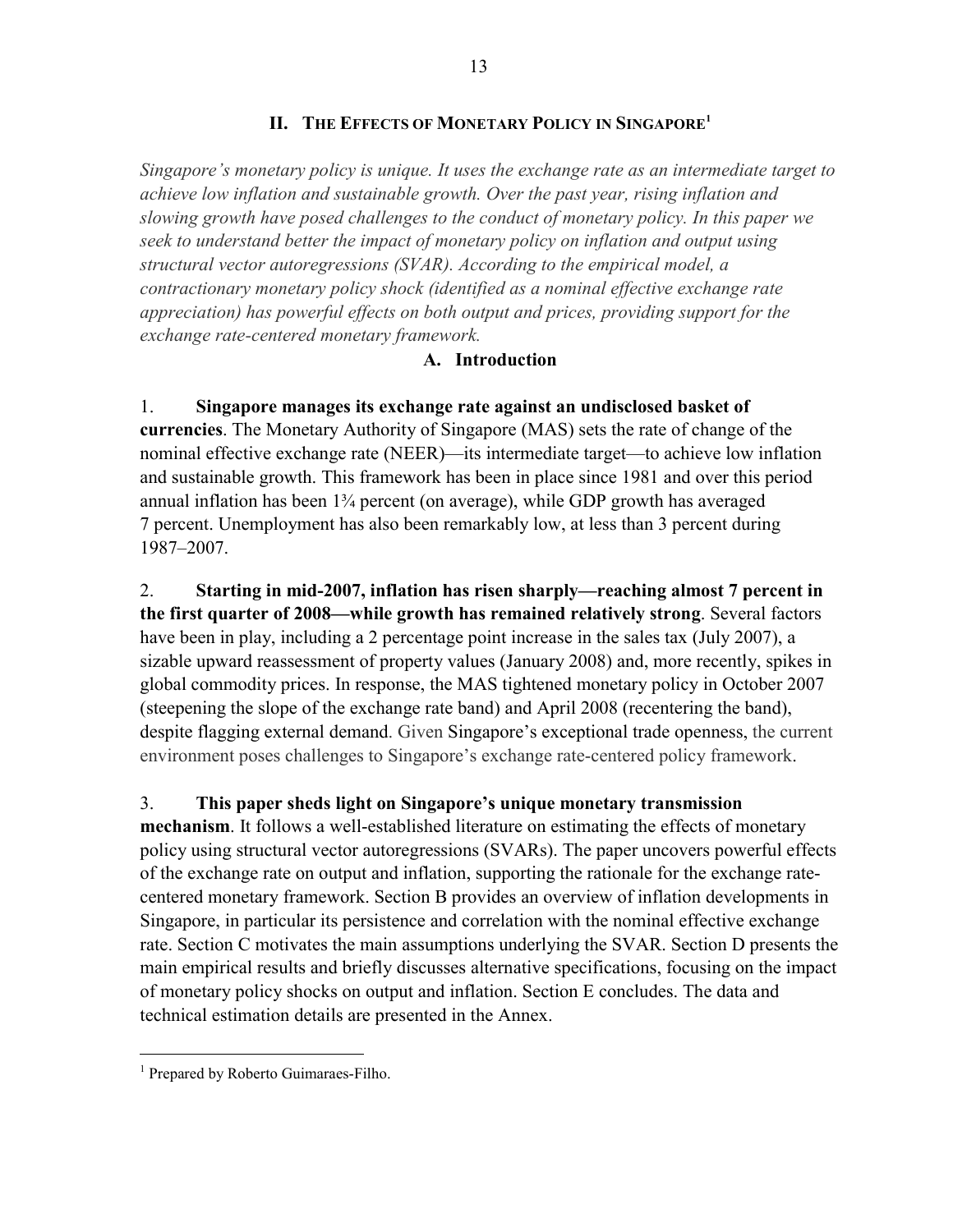#### **B. Inflation in Singapore: Some Stylized Facts**

4. **As noted above, inflation in Singapore has been remarkably low and stable but has recently picked up significantly, reaching a 26-year high in Q4 2007**. The recent spike marks a deviation from a declining trend. Inflation has generally been trending downward since the beginning of the1980s, averaging 2½ percent in the 1980s, 1¾ percent in the 1990s, and just over 1 percent during 2000–2007. With the exception of the early 1980s, the volatility of inflation has



been generally low—ranging between 1 to 2 percent. Volatility has gone up since the second half of 2007 on the wake of rising inflation.

5. **Inflation has only been mildly persistent over the last two decades**. As measured by the half-life of shocks from simple univariate autoregressive (AR) models, shocks to inflation have been relatively short lived.<sup>2</sup> The empirical model estimated for quarterly inflation is an  $AR(1)$  or  $AR(2)$ , depending on the subsample.<sup>3</sup> The sum of the AR coefficients is about 0.5–0.6, indicating that the half-life of inflation shocks is about  $1-1\frac{1}{2}$  quarter.<sup>4</sup>

## 6. **Inflation in Singapore is correlated with both the nominal effective exchange rate and output**. The

 $\overline{a}$ 



contemporaneous correlation between quarterly inflation and the NEER is relatively high at

<sup>&</sup>lt;sup>2</sup> The estimated degree of persistence at time *t* reflects what inflation is expected to be at time  $t + s$ , conditional on all the present and past inflation up to time *t*.

<sup>&</sup>lt;sup>3</sup> The model is chosen according to the Bayesian information criterion. Low-order autoregressive dynamics are present in the data, with one lag (or two, depending on the effective estimation sample) providing a good fit.

<sup>&</sup>lt;sup>4</sup> This is much lower than the estimated persistence calculated by Reis and Pivetta (2007) using post-WWII U.S. data.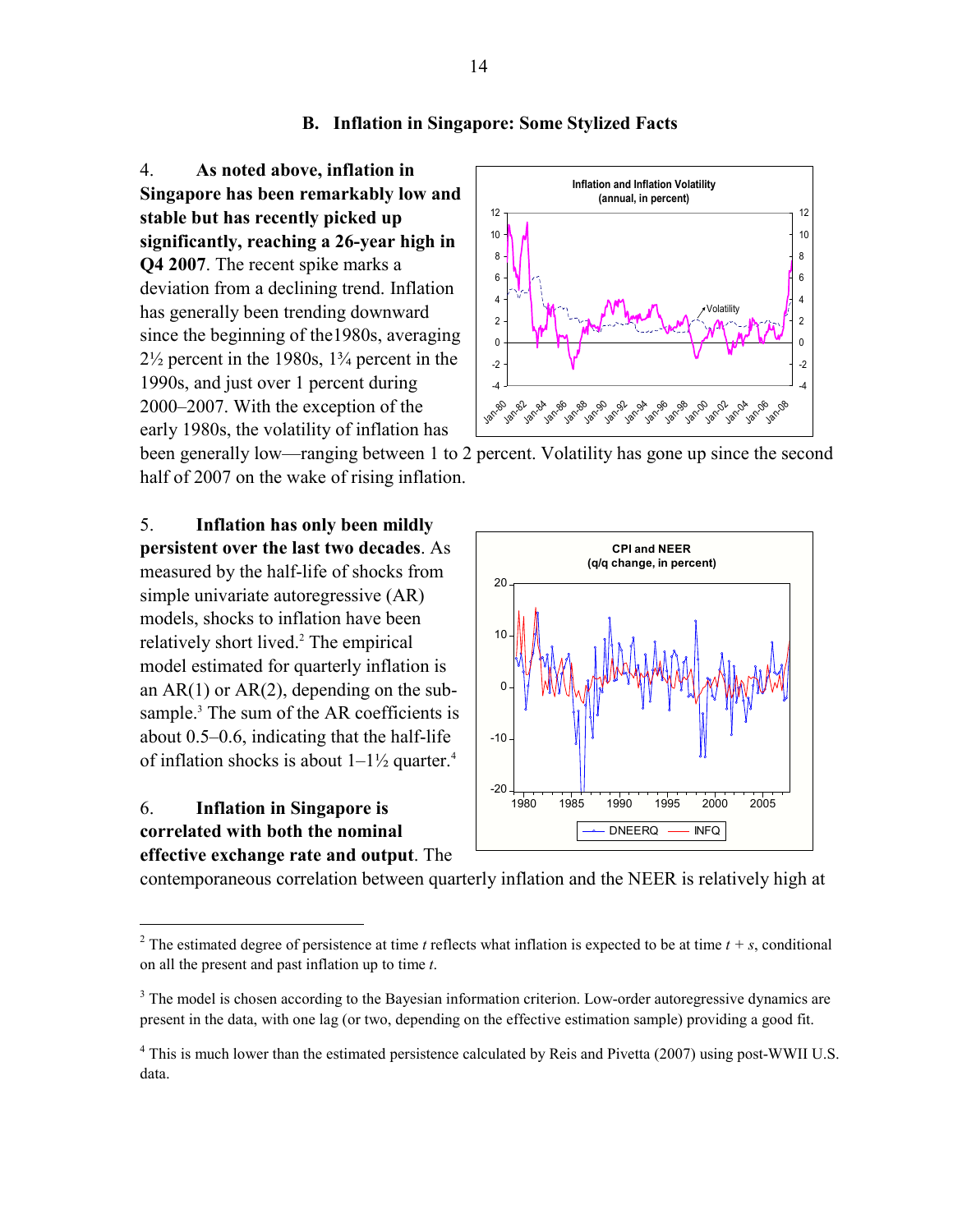*minus* 0.4, suggesting that NEER appreciations tend to occur in tandem with lower inflation. Granger predictability tests reveal that inflation Granger-causes the NEER, but the evidence that the NEER causes inflation is weaker and not statistically significant. This suggests that while monetary policy (captured by NEER changes) responds to inflation shocks rather quickly, the pass-through from the exchange rate to inflation may be low and that the effect of the NEER on inflation may operate with a long lag. Consistent with a Phillips curve relationship, inflation is positively correlated with deviations of output from its trend.<sup>5</sup>

## **C. Data and Empirical Model**

7. **The data are quarterly and span the period 1979–2007**. The variables included in the SVAR are the consumer price index (CPI), real GDP, the NEER, the domestic 3-month nominal interbank interest rate (SIBOR), money aggregates (M1 and M2), and foreign variables. The latter includes the "world" oil price (average from the IMF's WEO), a tradeweighted foreign GDP, and the 3-month LIBOR. In the case of GDP and CPI, the series are seasonally adjusted. The data series are shown in the Annex.

8. **The SVAR methodology is applied to identify monetary policy shocks and simulate their impact on output and inflation**. The baseline identification assumption is adapted from Kim and Roubini (2000). They present a nonrecursive identification scheme that generate hump-shaped response of output to a contractionary monetary policy shock and has been widely used.<sup>6</sup> One of the main departures from Kim and Roubini (2000) is that the NEER substitutes for the short-term interest rate in the policy reaction function. More specifically, the SVAR model in this paper assumes that the model economy can be represented by:

$$
B_0 y_t = k + B_1 y_{t-1} + \dots + B_p y_{t-p} + u_t
$$

where  $y_t = [p_t^{\text{oil}} \, i_t^* \, x_t \, p_t \, m_t \text{ neer}_t \, i_t]$  $y_t = [p_t^{out}$  i<sub>t</sub><sup>\*</sup>  $x_t$   $p_t$   $m_t$  neer<sub>t</sub> i<sub>t</sub>] is the *n x 1* data vector containing the oil (or commodity) price index  $(p^{oil})$ , foreign interest rate  $(i^*)$ , real GDP  $(x)$ , domestic CPI  $(p)$ , monetary aggregate  $(m)$ , NEER, and domestic interest rate  $(i)$ ;  $k$  is a vector of constants,  $B_k$  is an *n x n* matrix of coefficients (with  $k = 1, ..., K$ ), and  $u_t$  is a white-noise vector of structural shocks. All variables enter the VAR in natural logarithms.

9. **The SVAR approach is well-suited to the analysis of monetary policy effects in Singapore**. One of the SVAR main advantages is its simplicity and the fact that it does not

 $\overline{a}$ 

 $<sup>5</sup>$  This result is robust to at least two different measures of the trend (i.e., applying the HP and band-pass filters).</sup>

<sup>&</sup>lt;sup>6</sup> Other identification schemes are applied to assess the robustness of the results. The recursive identification of Eichenbaum and Evans (1995) and the sign approach proposed by Uhlig (2005) are briefly discussed below.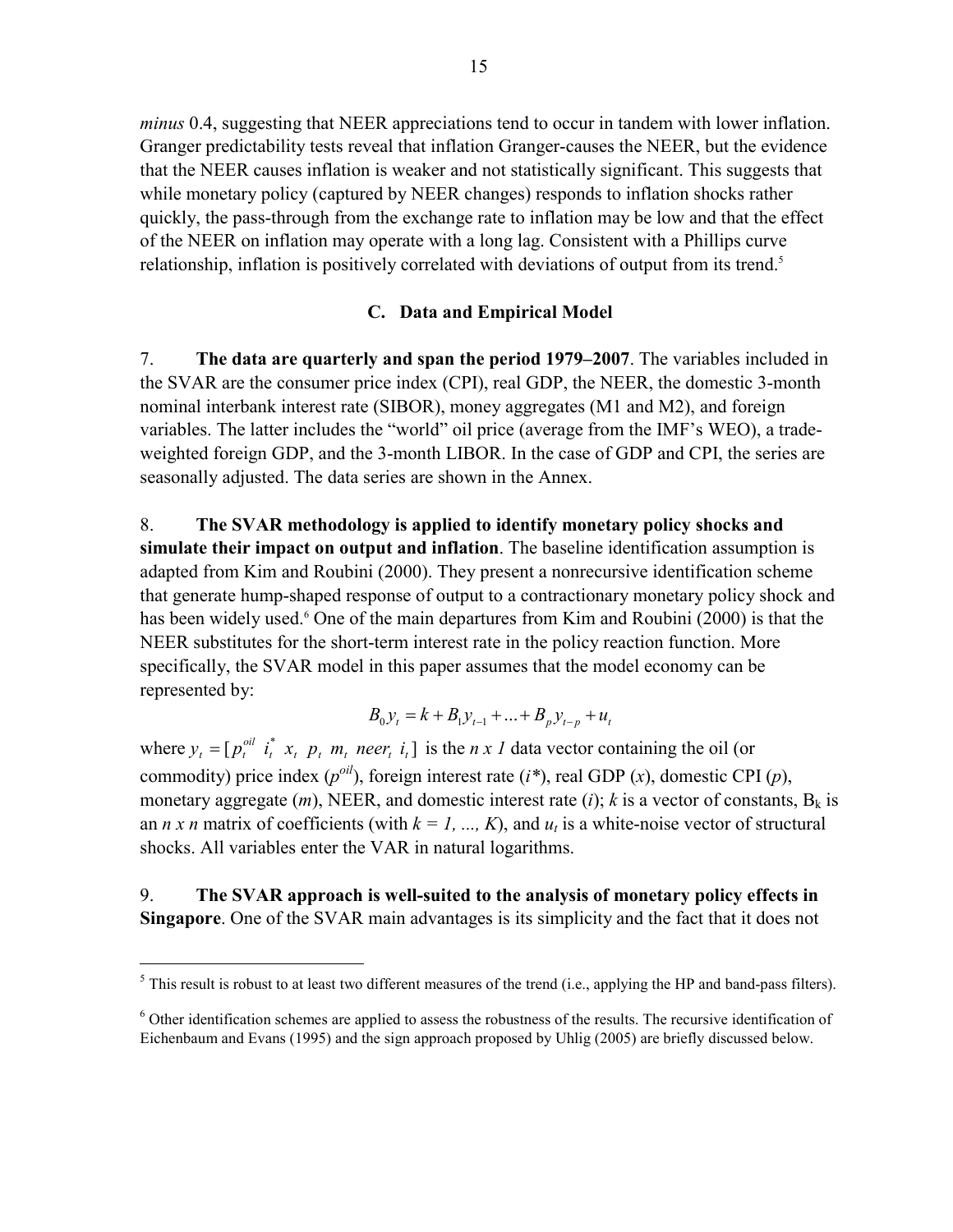impose potentially restrictive assumptions about behavioral relationships and the dynamics of the economy. In the case of Singapore, the same monetary policy regime since the early 1980s provides a relatively long sample to identify monetary policy shocks without concerns about structural breaks typically associated with changes in the policy regime.

10. **The following contemporaneous restrictions are imposed to identify the structural shocks** (the details and the associated matrix are presented in the Annex):<sup>7</sup>

- The commodity price index is exogenous with respect to all the variables in the system; in contrast, the domestic interest rate (being a financial variable) is affected by shocks to all other variables included in the VAR;
- The foreign interest rate and domestic output responds contemporaneously to the oil price (or commodity prices) within a quarter, but the latter is not affected by the former contemporaneously (zero restriction); as in Kim and Roubini (2000), firms adjust output in response to policy shocks or financial market shocks *with a lag*;
- Domestic prices respond contemporaneously to oil price shocks and to output (the second restriction can be relaxed without affecting the results);
- Money responds to domestic output and interest rates, consistent with standard money demand theory. The restriction that the coefficient on the interest rate is zero may be imposed without affecting the estimated impulse response functions; and
- The NEER responds to output, prices, the oil price, and domestic interest rates. The inclusion of the oil price may account for the pre-emptive nature of monetary policy as it responds to expected price pressures consistent with its medium-term orientation.

# **D. Main Findings**

11. **The main results from the SVAR are consistent with a strong effect of monetary policy on output and prices**. To evaluate the impact of the NEER on activity and the CPI, the empirical model is used to estimate impulse-response functions. The results may be described as follows:

• A contractionary monetary policy shock is described as a NEER appreciation. The appreciation is highly persistent and remains statistically significant up to 8 quarters;

1

 $<sup>7</sup>$  No restrictions are imposed on the lagged structural parameters of the model.</sup>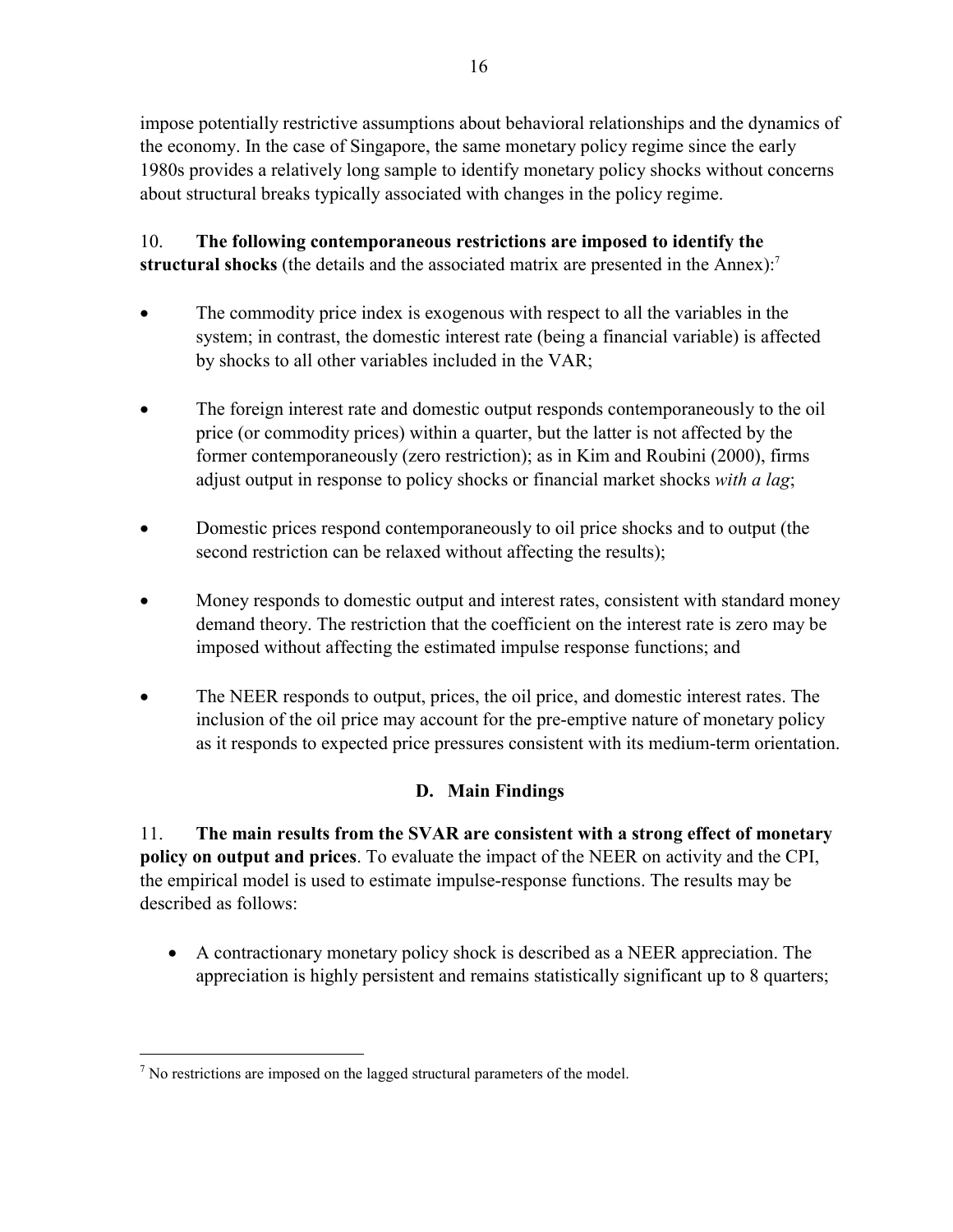### • Consistent with the MAS' own findings, contractionary monetary policy shocks have

- strong effects on output. A NEER appreciation shock lowers output (with a hump-shaped impulse response function)―the effect is economically and statistically significant after 2 quarters and peaks at 8 quarters. The lagged impact justifies a forward-looking orientation of monetary policy;
- A monetary policy contraction has a persistent and strong negative effect on the price level; the effect of the contractionary shock on the CPI becomes economically and statistically significant after 2 quarters and peaks after 8 quarters;
	- Underscoring the rationale for an exchange rate-centered monetary policy framework, the effect of an interest rate increase on output is small and statistically insignificant at the 5 percent level;
	- Output shocks have a strong positive impact on the CPI, as implied by a Philips curve relationship (see also Parrado, 2004). The impact is strongest at 4–6 quarters and dissipates after 8–10 quarters as the effect of nominal and other rigidities diminish;
	- The NEER responds with relatively short lags to shocks to the CPI and output. In particular, the NEER appreciates in response to increases in output (after 2 quarters) and the CPI (after 1 quarter). The effect of the latter on the NEER is generally small and is not statistically significant at the 5 percent level. This is in tune with an empirical characterization of







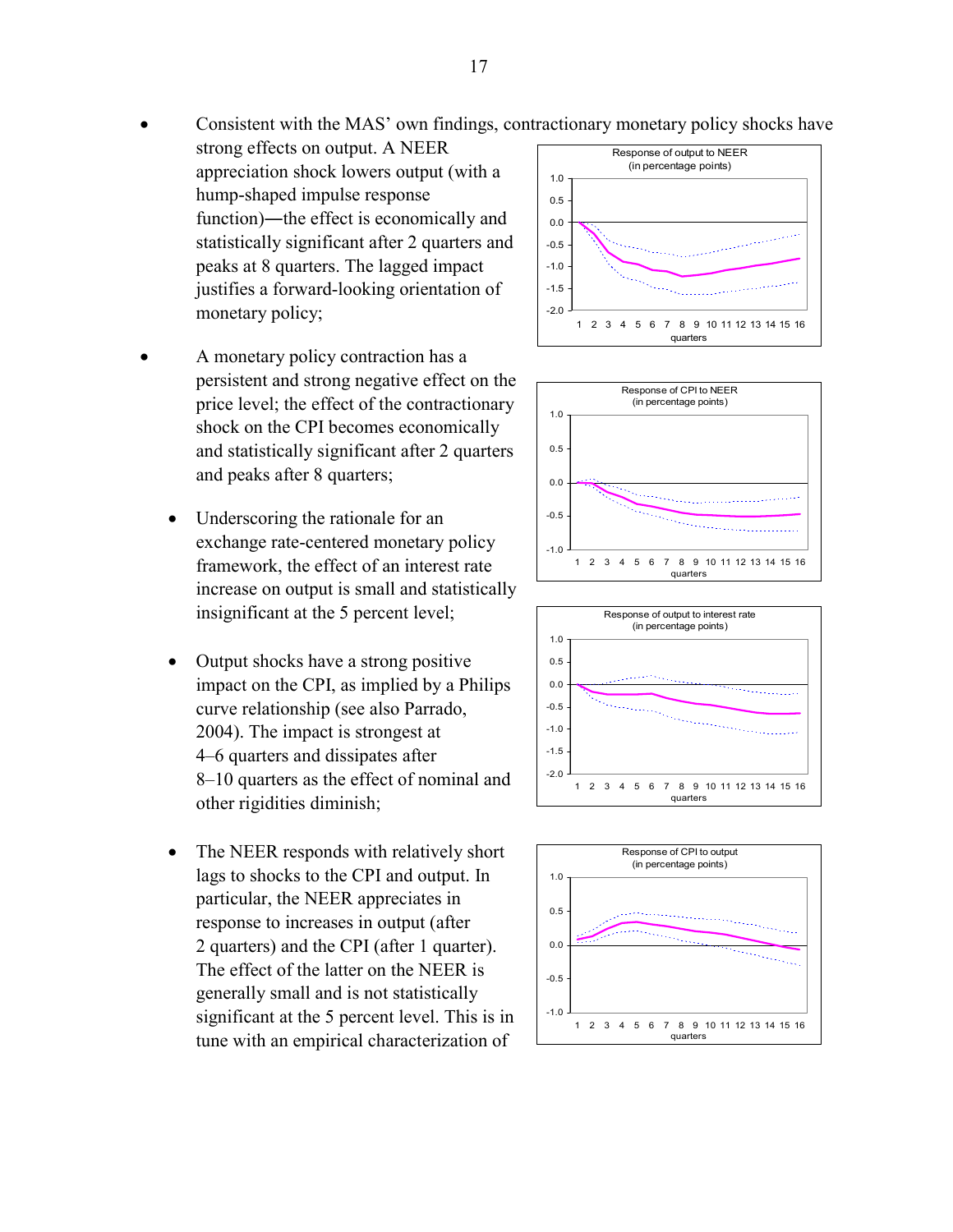monetary policy decisions in which the MAS targets the rate of change of the NEER according to a Taylor-rule. Parrado (2004) and McCallum (2007) show that in fact a Taylor rule for the NEER provides a good fit to the MAS' policy reaction function.

- The effects of output (positive) and interest rate (negative) on monetary aggregates (M1 or M2) is consistent with a well-behaved money demand curve; and
- As expected, the NEER and domestic interest rate respond strongly to foreign interest rate shocks; also, domestic interest rates decline (on impact) following a NEER appreciation.

12. Alternative identification schemes yield broadly similar results.<sup>8</sup> Applying a slightly modified version of the Eichenbaum and Evans (1995) recursive assumptions, the estimated VAR becomes  $y_t = [ p_t^{\text{oil}} \, i_t^* \, x_t \, p_t \, m_t \text{ } \text{never}_t \, i_t ]$ . <sup>9</sup> As noted above, the effect of an interest rate shock on output is slightly stronger as well as the response of the NEER to CPI shocks. Reversing the ordering of *x* and *p* or *neer* and *i* does not affect the qualitative results. The results from imposing sign restrictions on the impulse responses (Uhlig, 2005) are also consistent with those of the baseline model, but are less robust to the changes in the underlying assumptions. For example, the negative response of the CPI to a contractionary monetary policy shock is in line with results generated by standard monetary models, but the impulse response (and its shape) depends largely on the assumed lagged effect of NEER shocks on output.

## **E. Concluding Remarks**

13. **This paper assesses the effects of monetary policy on economic activity and inflation**. The findings suggest an important role for monetary policy in delivering low and stable inflation, a salient feature of Singapore's recent monetary history.

# 14. **The results provide support for the exchange rate-centered monetary framework**. The main findings confirm that the effects of the interest rate shocks on output

1

 $8$  In addition, there is no evidence of significant structural instability in the reduced-form VAR. For each equation of the reduced-form VAR, Andrews' *sup-Wald* test is applied to test jointly for the stability of all the coefficients on the lags of a given variable. In this regard, the impulse response functions for the interest rate and NEER based on a reduced form estimated over the 1991–2007 period are broadly similar to those reported above, suggesting that there have been no major changes in the monetary transmission mechanism. (This may change with the rising importance of domestic demand and interest rate-sensitive sectors). Interestingly, the impact of interest shocks is larger (but is only marginally significant) when additional over-identifying restrictions are imposed (see Annex).

 $9^9$  The baseline recursive structure in Eichenbaum and Evans (1995) does not include the oil price but incorporates the ratio of U.S. nonborrowed reserves to total (banking) reserves to identify the monetary policy shocks.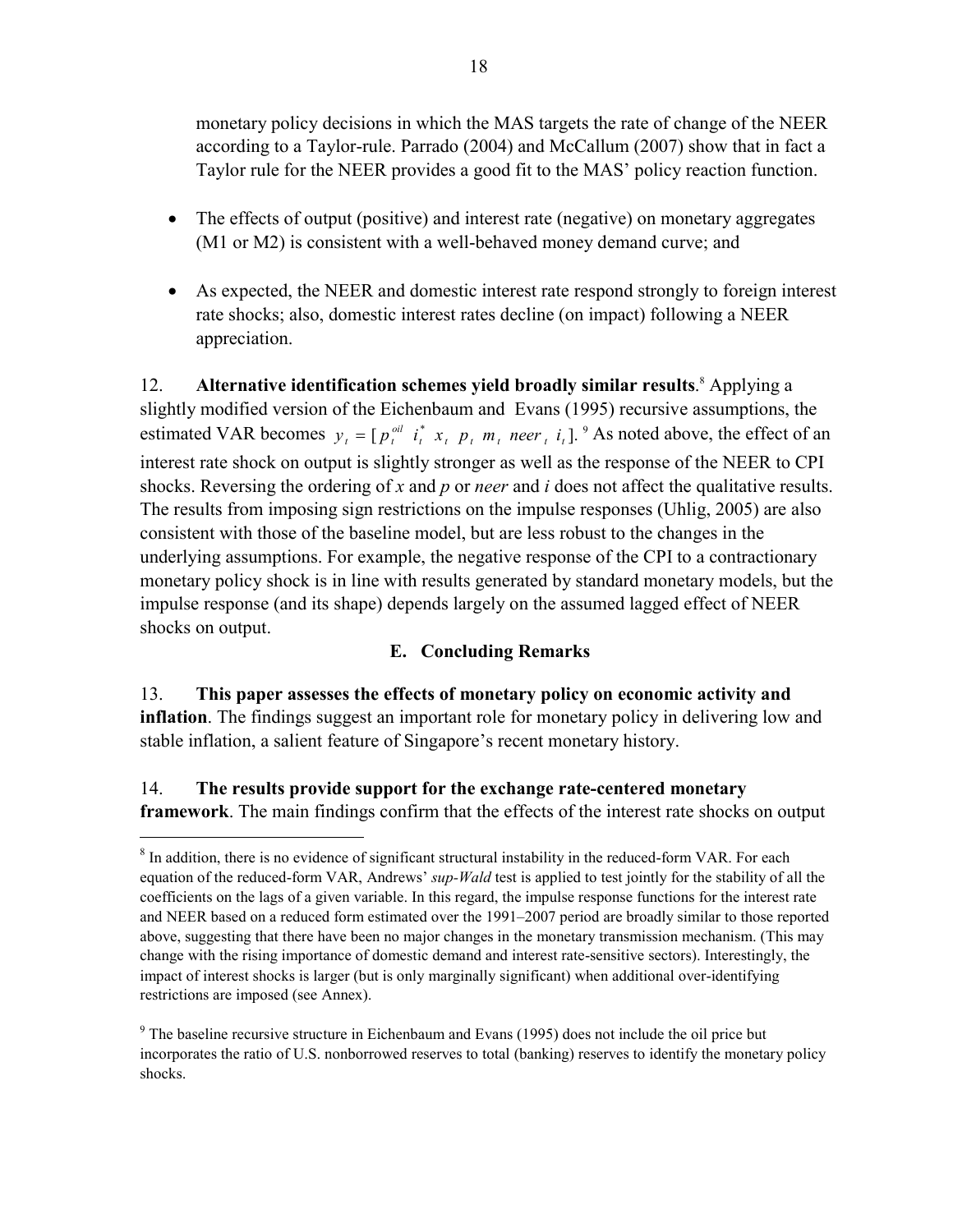and prices are significantly less important than those of the nominal exchange rate. In addition, according to the estimated models, monetary policy can be empirically characterized as a Taylor rule in which the NEER responds to output and inflation shocks. The powerful effects of monetary policy combined with the credibility of the framework may explain the relatively low inflation persistence.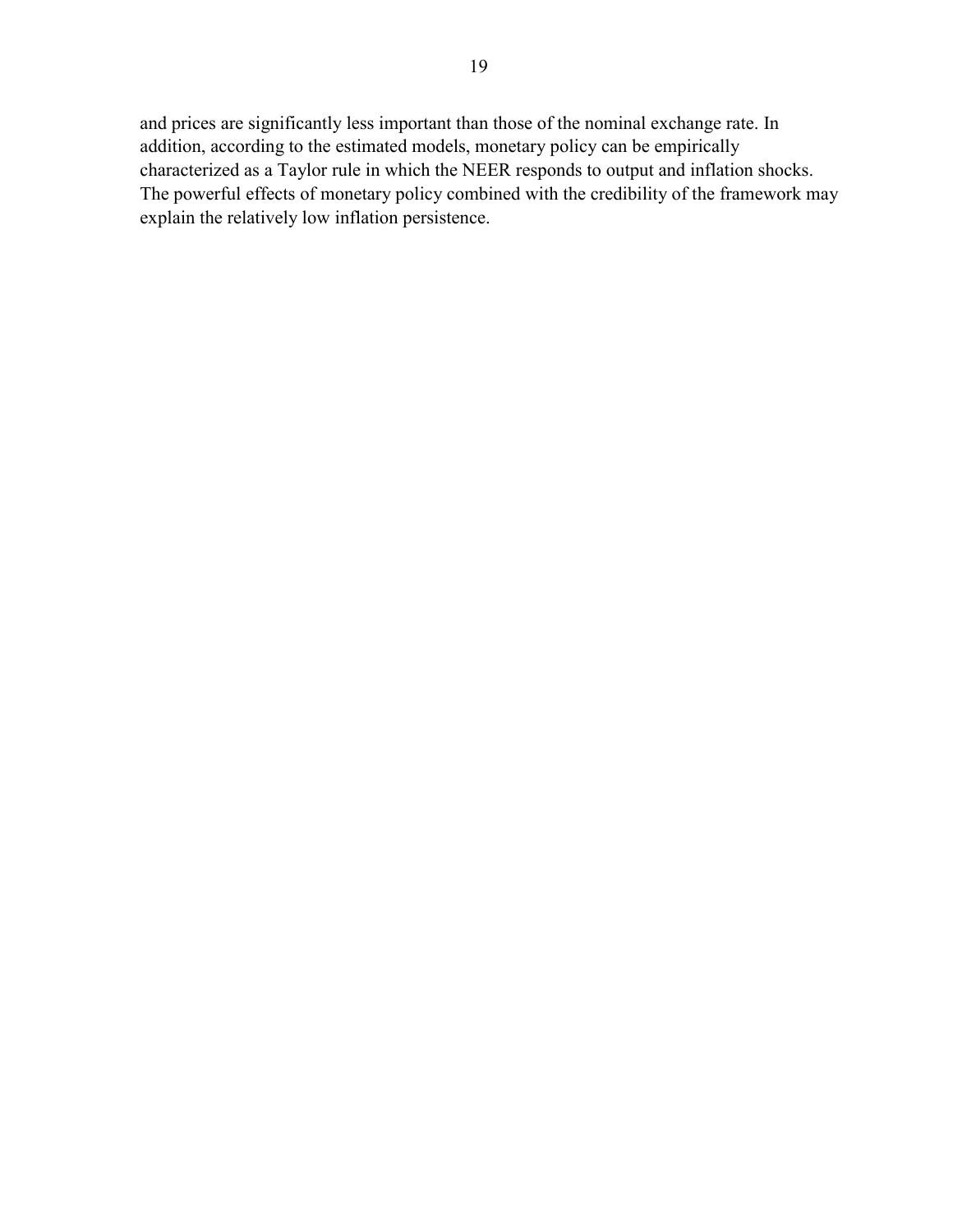#### **Annex II.1. Estimation Details**

15. **The reduced form model is estimated with six lags in log-levels, except for the domestic and foreign interest rate**. 10 While all variables can be characterized as nonstationary (or near-nonstationary as in the case of interest rates) according to standard unit roots tests, most findings are robust to first differencing and inference can still be conducted with the estimated model in levels (Canova, 2007, page 125). The structural model can be rewritten in reduced form as:

$$
y_t = c + C_1 y_{t-1} + \dots + C_p y_{t-p} + e_t
$$

where  $e_t = B_0^{-1} u_t$  is also white-noise vector process, with variance-covariance matrix given by  $\Omega = B_0^{-1} D(B_0^{-1})'$ ,  $= B_0^{-1} D(B_0^{-1})'$ , where *D* is the variance-covariance matrix of the structural shocks. The matrix  $\Omega$  can be rewritten as  $\Omega = ADA'$  where *D* is diagonal. In this case, since  $u_t = A^{-1}e_t$ , with  $A = B_0^{-1}$ , then  $E(u_iu_i') = E(A^{-1}e_i e_i' (A^{-1})') = A^{-1}(ADA')(A^{-1})' = D$ , i.e., the vector  $u_t$  is orthogonal and can now be interpreted as "structural" shocks.<sup>11</sup> In practical terms, identification amounts to imposing restrictions on the matrix  $B_0^{-1}$  that orthogonalizes the reduced form errors, eliminating their contemporaneous correlation.<sup>12</sup> A widely used identification scheme is the recursive ordering (Cholesky decomposition) proposed by Sims (1980), which assumes that *A* has a lower triangular structure. This is equivalent to a hierarchical ordering of the variables, with the most exogenous variable ordered first.

16. **Statistical inference can be conducted directly based on the estimated loglikelihood**. If there are  $n^*$  estimated parameters in  $B_0$ , the number of over-identifying restrictions (*r*) is given by  $r = (n(n-1)/2) - n^*$ . The test for over-identifying restrictions is based on the maximized value of the log-likelihood and has a *chi-square* distribution with *r* degrees of freedom.<sup>13</sup>

 $\overline{a}$ 

<sup>&</sup>lt;sup>10</sup> The estimated reduced form has 4 lags and a time trend also yields a good fit, with the reduced form passing the standard specification tests for autocorrelation and heteroskedasticity. Regarding the normality of the residuals, there is some excess kurtosis as indicated by the Jarque-Bera test. The structural parameters are estimated by maximum likelihood, but it may also be estimated by solving the nonlinear system given by  $\Omega = B_0^{-1} D (B_0^{-1})'$ .

<sup>&</sup>lt;sup>11</sup> Since  $e = B_0^{-1}u$  and  $u = A^{-1}e$ , the equality  $A = B_0^{-1}$  follows immediately.

<sup>&</sup>lt;sup>12</sup> Alternatively, note that the matrices  $B_0$  and  $D$  cannot have more unknowns than  $\Omega$ . In this case, since  $D$  has  $n$ parameters (it is diagonal) and  $\Omega$  has  $n(n+1)/2$  parameters (it is symmetric), this constrains  $B_0$  to have at most *n(n-1)/2* free parameters.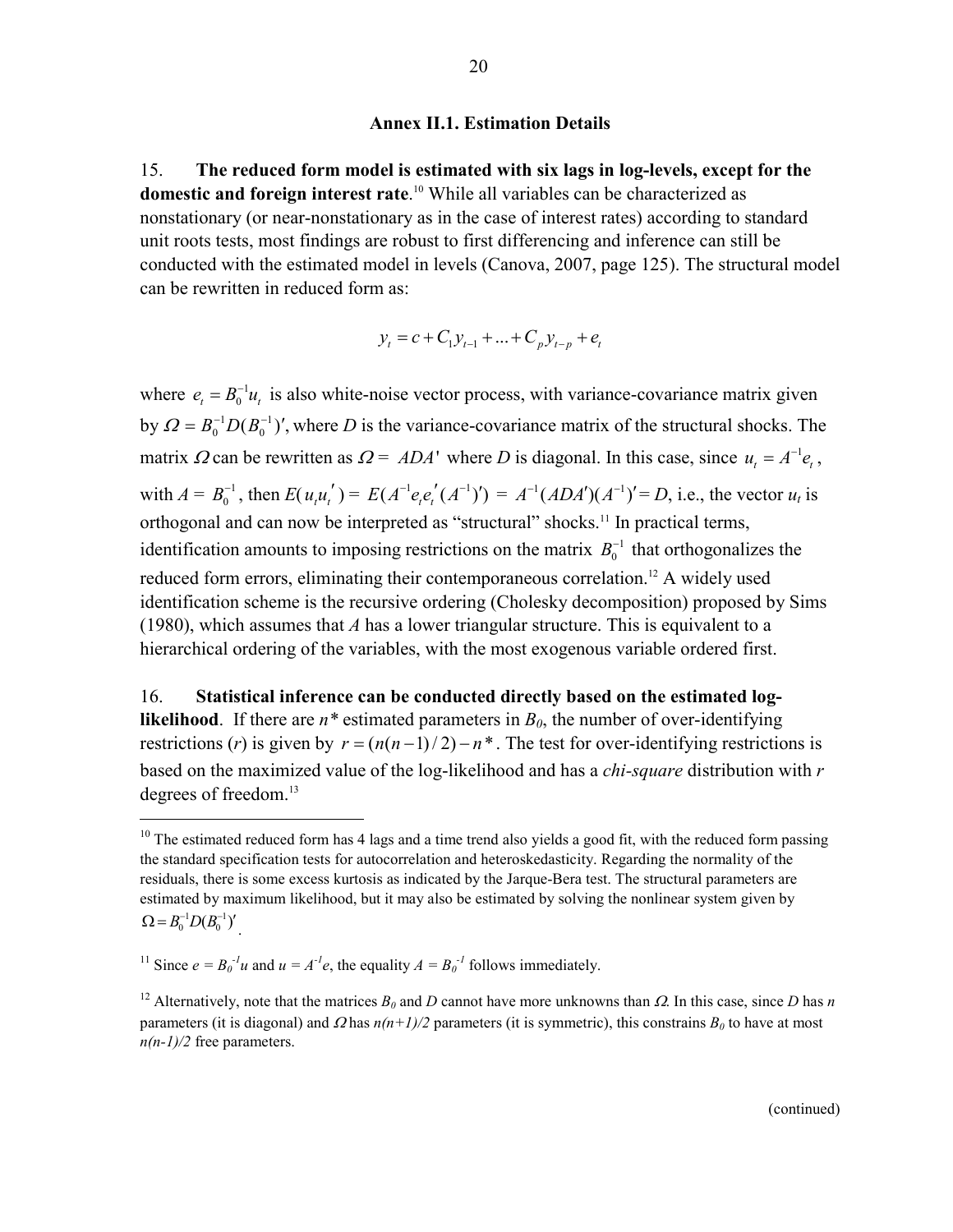#### *Identifying Restrictions*

<u>.</u>

#### 17. **The restrictions described in the main text can be written as**:

|          |                                     |  |                                  | $\begin{array}{ccccccc} 1 & 0 & 0 & 0 & 0 & 0 & 0 \end{array}$ |          | $p_{\scriptscriptstyle t}^{\scriptscriptstyle oil}$ |     | $\left\  u_t^{poin} \right\ $ |
|----------|-------------------------------------|--|----------------------------------|----------------------------------------------------------------|----------|-----------------------------------------------------|-----|-------------------------------|
| $a_{21}$ | $1 \quad 0 \quad 0 \quad 0 \quad 0$ |  | $\begin{array}{c} 0 \end{array}$ | $i_{\epsilon}$                                                 |          |                                                     |     | $u^{i^*}_t$                   |
| $a_{31}$ | $0 \quad 1 \quad 0 \quad 0 \quad 0$ |  | $0 \parallel$                    | $\mathcal{X}$ .                                                |          |                                                     |     | $x_t$   $u_t^x$               |
| $a_{41}$ | 0 $a_{43}$ 1 0 0                    |  | $0 \parallel p_t$                |                                                                | $= B(L)$ |                                                     | $+$ | $u_{t}^{p}$                   |
|          | 0 0 $a_{53}$ $a_{54}$ 1 0           |  |                                  | $a_{57}$    $m_{\scriptscriptstyle t}$                         |          | $m_{t}$                                             |     | $u_t^m$                       |
| $a_{61}$ |                                     |  |                                  | 0 $a_{63}$ $a_{64}$ 0 1 $a_{67}$    neer <sub>t</sub>          |          | $ nee_{t} $   $u_t^{neer}$                          |     |                               |
| $a_{71}$ |                                     |  |                                  | $a_{72}$ $a_{73}$ $a_{74}$ $a_{75}$ $a_{76}$ 1   $i_{t}$       |          | $\vert i \rangle$                                   |     | $\vert u_t^i$                 |

where  $B(L) = \sum_{i=1}^{p} B_i(L^i)$  is a matrix polynomial in the lag operator (*L*) and  $u_t$  is the vector of "structural" shocks. In this case, the over-identifying restrictions test is distributed as a *chi-square* with four degrees of freedom. For instance, according to the model above, the empirical policy reaction function is given by:

$$
neer_t = -a_{63}x_t + a'_{-x}y_t + B(L)y_t + u_t,
$$

where the impact of output shocks on the NEER is given  $a_{63}$ , and  $a'_{-x}$  is the vector of coefficients excluding that on *x.* In this baseline specification there are four over-identifying restrictions. Additional zero restrictions are also imposed on  $a_{61}$ ,  $a_{43}$ , and  $a_{67}$ . In some cases, the impact of the interest rate on output is larger but is only marginally significant (e.g., when only  $a_{43} = 0$  is imposed).

<sup>&</sup>lt;sup>13</sup> The standard errors of the impulse responses are calculated by Monte Carlo simulation. They are broadly similar to the probability bands are calculated from a Bayesian method that employs a Gaussian approximation to the posterior of the matrix A (recommended by Sims and Zha (1999) for overidentified models).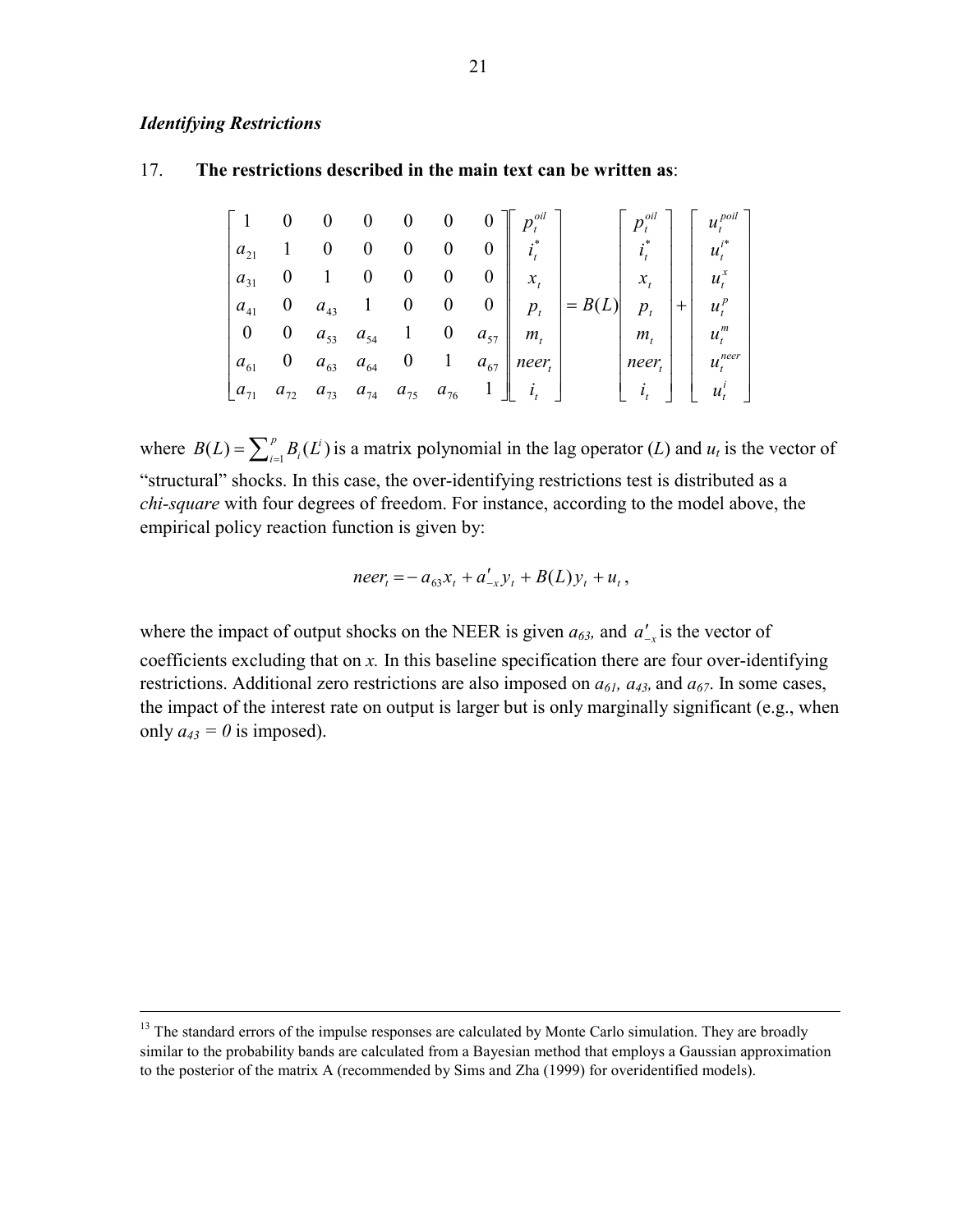#### **References**

- Canova, Fabio (2007). *Methods for Applied Macroeconomic Research.* Princeton University Press.
- Eichenbaum, Martin and Evans, Charles (1995). "Some Empirical Evidence on the Effects of Monetary Policy Shocks on Exchange Rates," *Quarterly Journal of Economics*, 110(4), 975-1009.
- Kim, Soyoung and Roubini, Nouriel, (2000). "Exchange rate anomalies in the industrial countries: A solution with a structural VAR approach," *Journal of Monetary Economics*, 45(3), pages 561-586.
- McCallum, Bennett (2007). "Monetary Policy in East Asia: the case of Singapore," *IMES Discussion Paper 2007 E10*.
- Parrado, Eric (2004). "Singapore's Unique Monetary Policy Framework: How Does It Work?" *IMF Working Paper.*
- Reis, Ricardo and Pivetta, Frederic. (2007). "The Persistence of Inflation in the United States," *Journal of Economic Dynamics and Control*, 31 (4), 1326-1358.
- Sims, Christopher, and Zha, Tao (1999). "Error Bands for Impulse Responses," *Econometrica*, 67 (5), 1113-1155.
- Uhlig, Harald (2005). "What Are the Effects of Monetary Policy? Results from an Agnostic Identification Procedure," *Journal of Monetary Economics*, 52 (2), 190-212.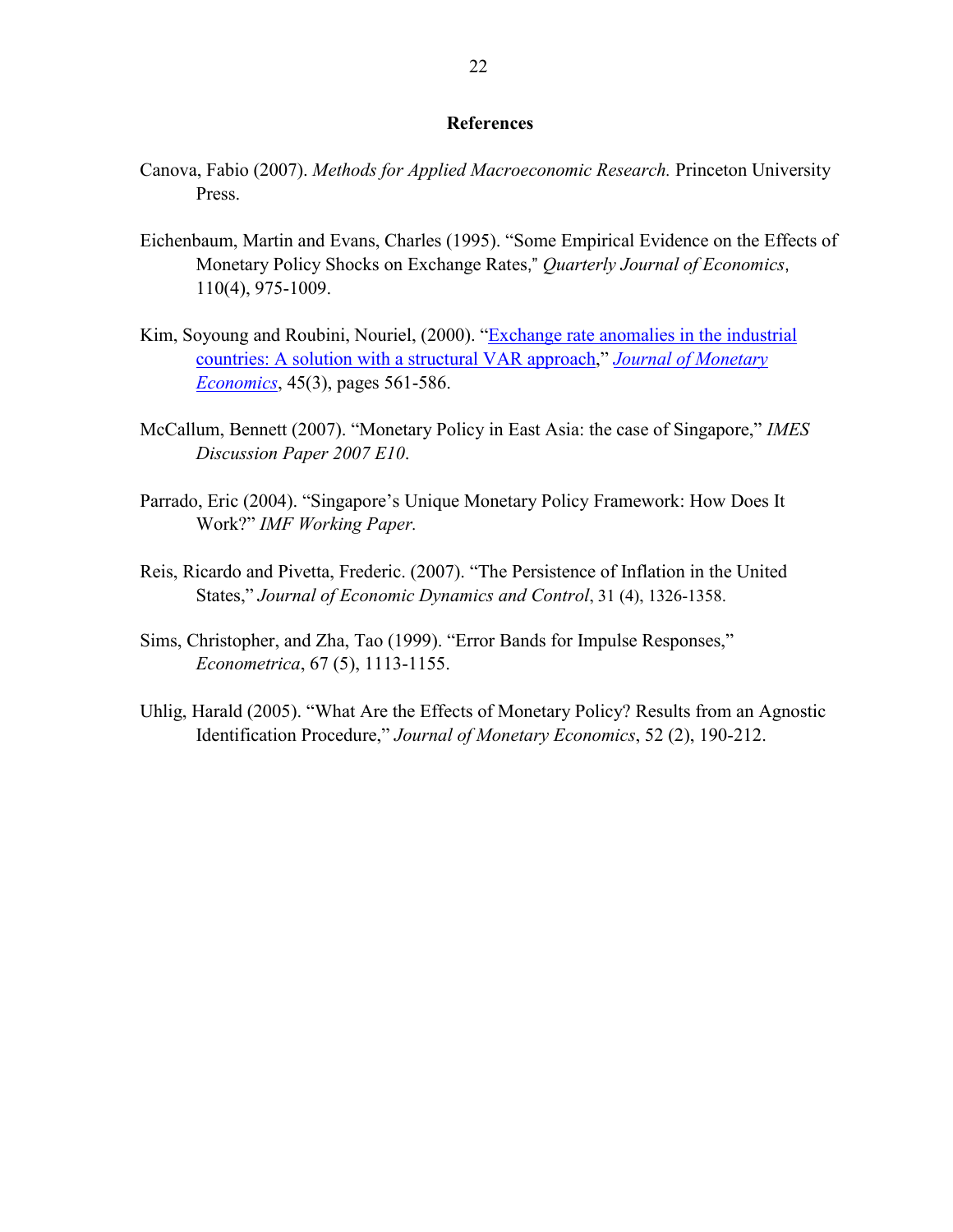#### **III. EFFECTIVENESS OF FISCAL POLICY IN SINGAPORE1**

*Singapore's policy makers have often relied on fiscal policy to counter the impact of adverse external shocks. Against the background of the current uncertain external environment, this chapter analyze the effectiveness of fiscal policy in managing the economic cycle in Singapore. Empirical results based on a structural autoregression framework suggest that fiscal policy can be used as a counter-cyclical tool, but that the impact of fiscal policy is relatively short-lived and cumulatively small. This may reflect a number of factors, including the absence of credit-constrained economic agents, a high propensity to save among households, the use of quasi-fiscal measures not captured in budgetary data, a monetary focus on price stability, and leakages due to the openness of the economy.* 

#### **A. Introduction**

1. **The effectiveness of fiscal policy as a counter-cyclical tool is the subject of a**  longstanding debate among economists.<sup>2</sup> Supporters of an active role for fiscal policy suggest that economies lack an efficient mechanism to return to full potential. Critics, on the other hand, argue that economic agents could offset the impact of fiscal policy on aggregate demand through changes in their savings behavior. A middle-of-the-road view holds that fiscal policy can be effective provided certain conditions hold, including sound macroeconomic fundamentals, nominal wage and price stickiness, imperfect competition, and/or economic agents with finite horizons and liquidity constraints.

2. **Singapore has often used fiscal policy to counter adverse external shocks**. In the aftermath of the Asian crisis (1998), the bursting of the tech-bubble (2001), and the SARS shock (2003), the authorities used fiscal policy to help cushion the impact on economic activity and vulnerable groups. The fiscal counter-measures focused on relief for both businesses and households, including through tax incentives, tax credits, transfer payments, and various rebates on housing and utilities.

3. **In the context of the current uncertain external environment, the chapter analyzes empirically the effectiveness of fiscal policy in Singapore**. Fiscal multipliers are estimated using a structural vector autoregression (SVAR) framework. The chapter is organized as follows: Section B looks at the cross-country evidence on the effectiveness of fiscal policy; Section C presents the empirical approach (elaborated in the Annex) and results for Singapore; and Section D concludes.

 $\overline{a}$ 

<sup>&</sup>lt;sup>1</sup> Prepared by Leif Lybecker Eskesen

<sup>2</sup> See IMF World Economic Outlook, April 2008.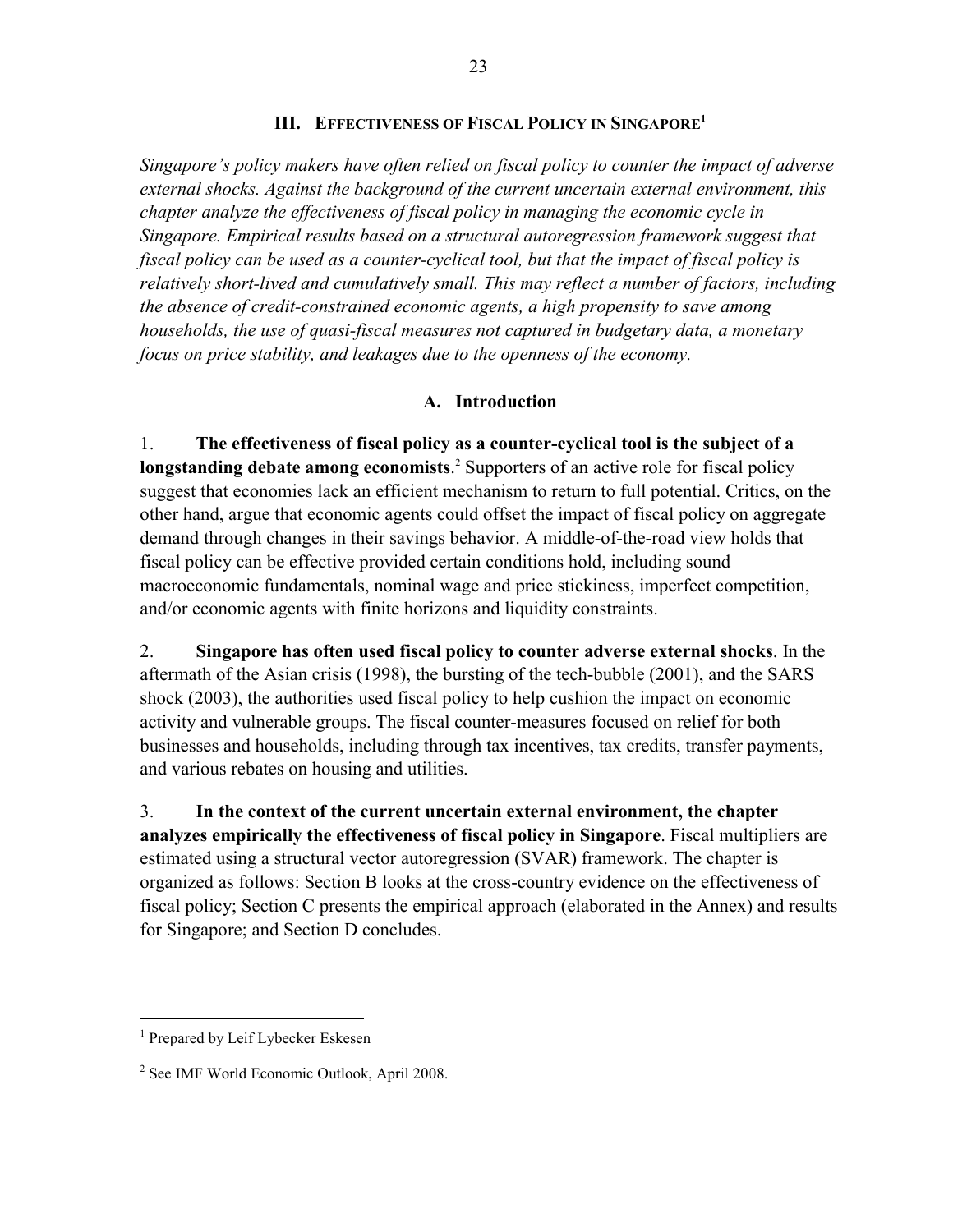## **B. Cross-country Evidence on the Effectiveness of Fiscal Policy**

4. **The question of the effectiveness of fiscal policy is ultimately empirical**. There is a vast literature on this topic. Studies generally support the role for counter-cyclical measures, but evidence on the size of fiscal multipliers is uneven:

- *Event-studies* give mixed results. The 2001 income tax rebates in the United States are generally considered to have been effective in boosting domestic demand, although the impact on output was relatively small with multipliers well below 1 (Shapiro, *et al.* (2002, 2003)). The 1995 stimulus package in Japan is estimated to have been successful in the short term, but it did not have a lasting impact on economic activity (Posen (1998), Mühleisen (2000)). However, Finland's response to the 1991 output shock, by letting automatic stabilizers operate fully, is considered to have been largely ineffective because it raised concerns about fiscal sustainability (Corsetti and Roubini (1996)).
- Studies on advanced economies using *vector autoregressive (VAR) methods* conclude that fiscal multipliers have declined over time and, in some cases, may even have been negative (see Perotti (2005) for an overview). These results (Figure III.1), which differ widely across countries, likely reflect: (i) more leakage through the trade channel due to increased openness of economies; (ii) a decline in the share of liquidity constrained households due to better access to credit; and (iii) a sharper focus of monetary policy on price stability.
- Estimates from *macro models*, on the other hand, show that fiscal policy can be quite effective (Figure III.1). Impact multipliers are in the range of 0.3 to 1.2 percent upon impact. Furthermore, expenditure measures appear to have a larger effect than tax measures (Hemming and others 2002, Botman 2006). However, the size of the estimated multiplier depends on assumptions about parameters such as labor supply elasticities and the pervasiveness of liquidity constraints.

5. **Generally, the cross-country evidence suggest that the success of fiscal policy is contingent on a number of factors**. First, the fiscal response needs to be *well-timed*. This will tend to increase the effectiveness of fiscal policy in countries with short implementation lags and/or large automatic stabilizers (the latter being the first line of defense). Second, *strong fundamentals*, including macroeconomic stability and fiscal sustainability, will strengthen multiplier effects by lowering any possible offsets from precautionary savings. Finally, fiscal measures need to be *well-targeted* to ensure the largest possible demand impact.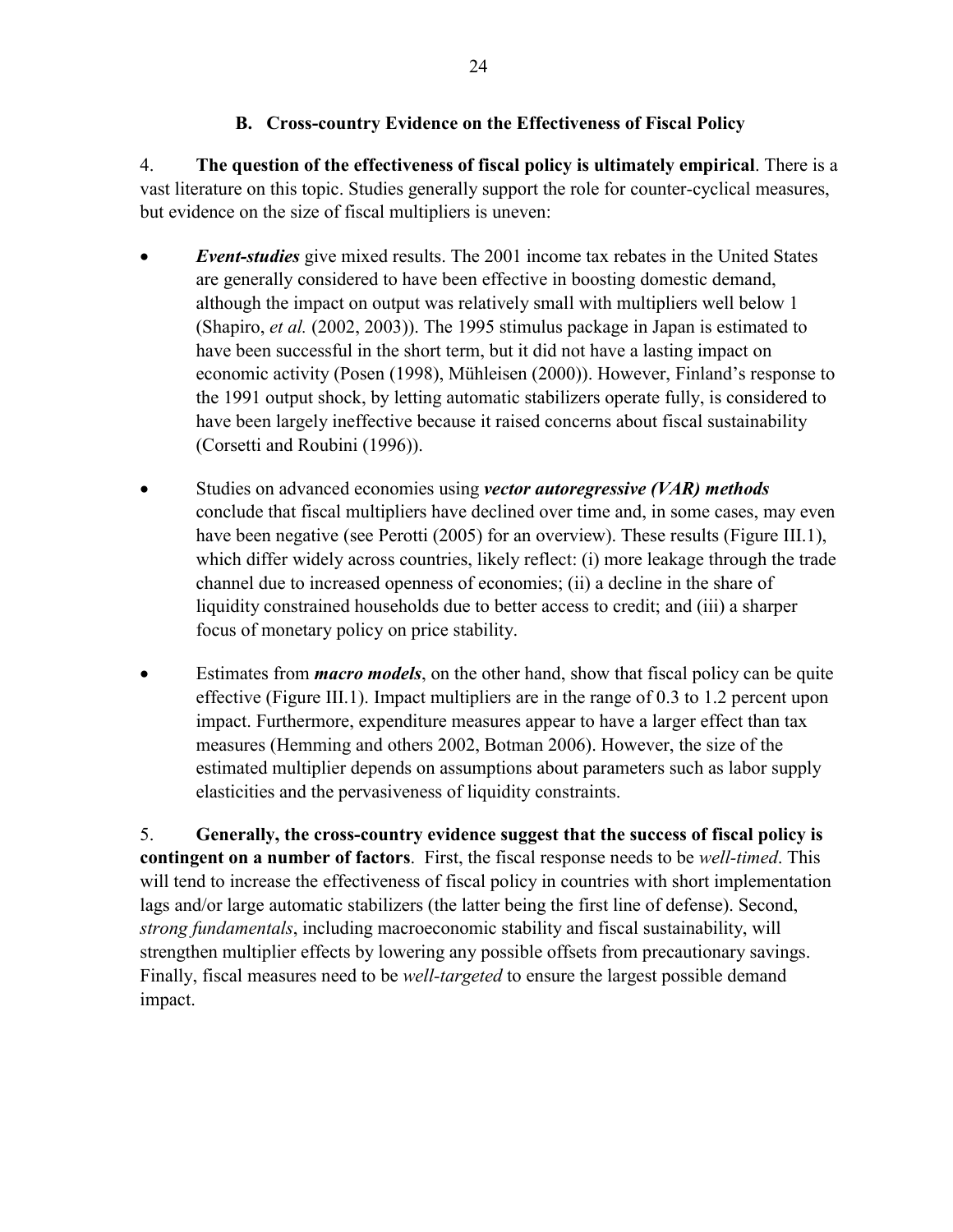

# Figure III.1. Fiscal Multipliers from SVAR and Macroeconometric Models - Cross-country Evidence

Fiscal Multipliers from SVAR Models: 1 Percent of GDP Increase in Spending (Cumulative GDP response at 12 quarters over different time periods)



Fiscal Multipliers from Macroeconometric Models: 1 Percent of GDP Spending Increase (Cumulative GDP response at 4 and 8 quarters)



Source: Perotti (2005).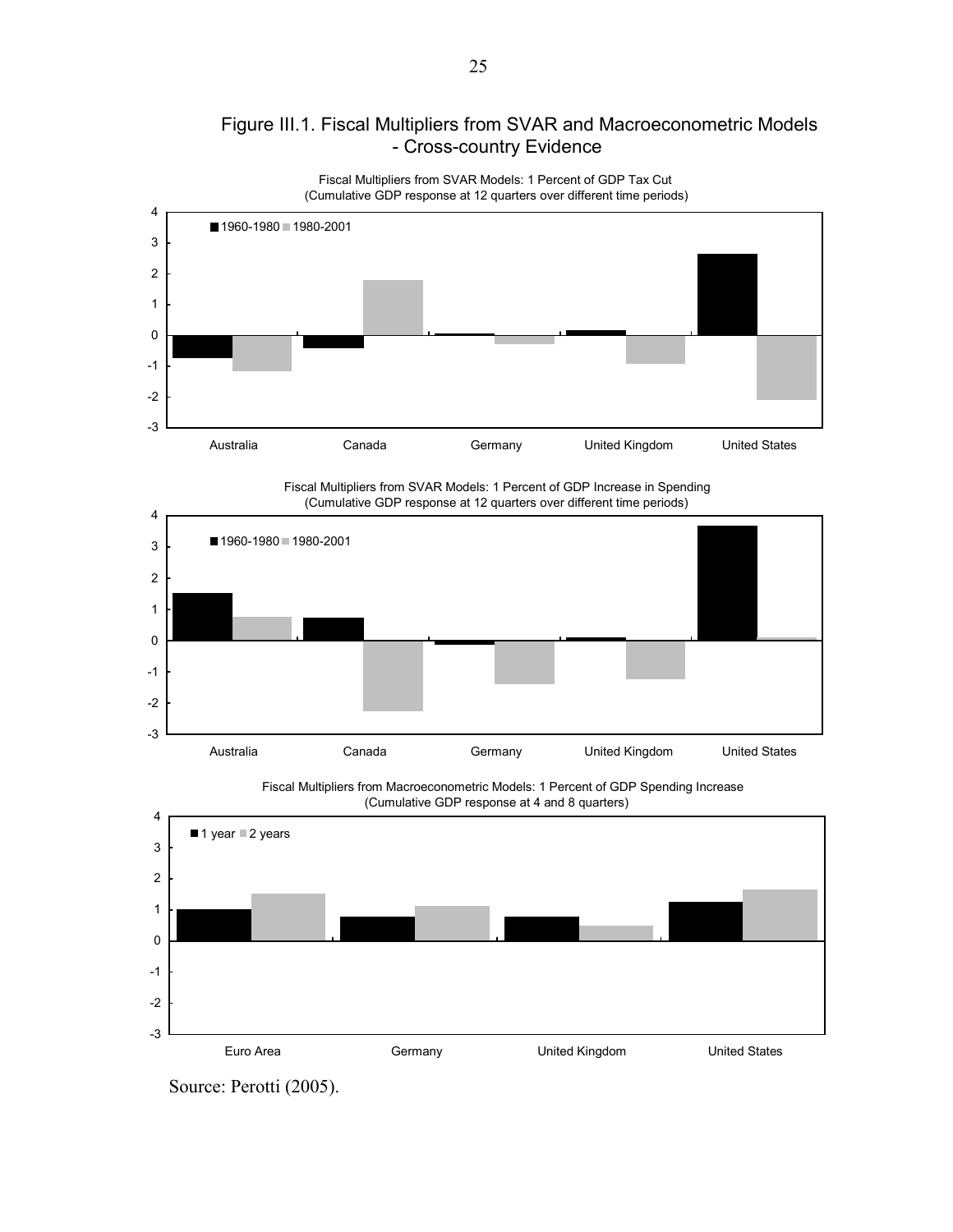## **C. Effectiveness of Fiscal Policy in Singapore**

## **Empirical Approach**

6. **VAR methods are standard in monetary policy analysis, but have only recently been applied to fiscal policy**. This chapter does so by applying the SVAR methodology developed in Blanchard and Perotti (2002).

# 7. **Intuitively, this methodology utilizes the ("inside") lags in fiscal policy to identify discretionary structural fiscal shocks and their impact on economic activity**:

- Assuming that discretionary fiscal policy decisions take time to be implemented (because of political and legislative requirements), the short-term (i.e., within one quarter) reaction of fiscal variables to current economic developments only reflect "automatic" responses defined by existing laws and regulations.
- Fiscal developments adjusted for these automatic/cyclical responses are, therefore, assumed to represent discretionary *structural* fiscal policy shocks.
- In simulations, these structural shocks are used to quantify the response of real economic variables to discretionary fiscal policy. In the case of Singapore, the focus is on private domestic demand, in part to abstract from first-order leakages.

A technical description of the methodology is presented in the Annex to this chapter.

## **Empirical Results**

8. **Empirical results suggest that discretionary fiscal policy can have an immediate impact on private domestic demand and play a role as a counter-cyclical tool**. However, the impact drops off quickly and eventually turns negative (Figure III.2 and III.3), leaving the cumulative effect relatively small compared to other countries. The estimated impulses are generally not significant past the fourth quarter. By aggregate demand component, the estimated impulse response functions (not shown here) suggest fiscal policy appears to have a larger impact on private investment than on private consumption. This may reflect a high precautionary savings-motive among Singaporean households and a government strategy of partly focusing discretionary measures on strengthening household savings.

9. **Changes in revenues are estimated to have the largest impact-effect on private demand, but that impact fizzles out quickly**. This is in contrast to results obtained for a number of other industrial countries, which tend to show a larger multiplier for expenditure measures. However, the puzzle could in part be explained by the narrower definition of government expenditure used here, which excludes key income transfers for lack of *quarterly* data.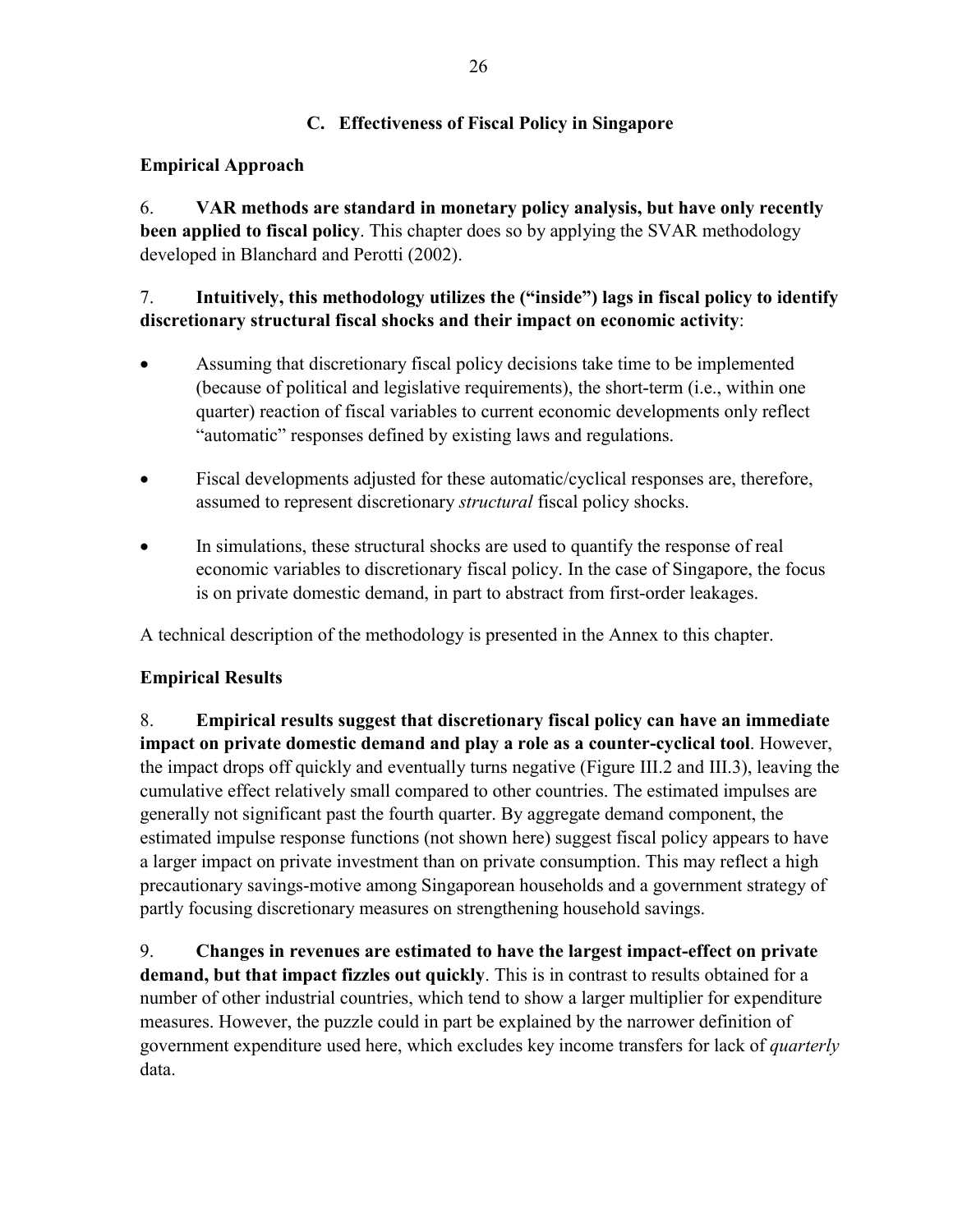

-1.0

-1.0

1 2 3 4 5 6 7 8 9 10 11 12

-1.0

-0.5

-0.5

-0.5

Figure III.2. Singapore: Fiscal Multipliers in Singapore - SVAR Results

Source: Staff estimates

Expenditure

1 2 3 4 5 6 7 8 9 10 11 12

-1.0

-0.5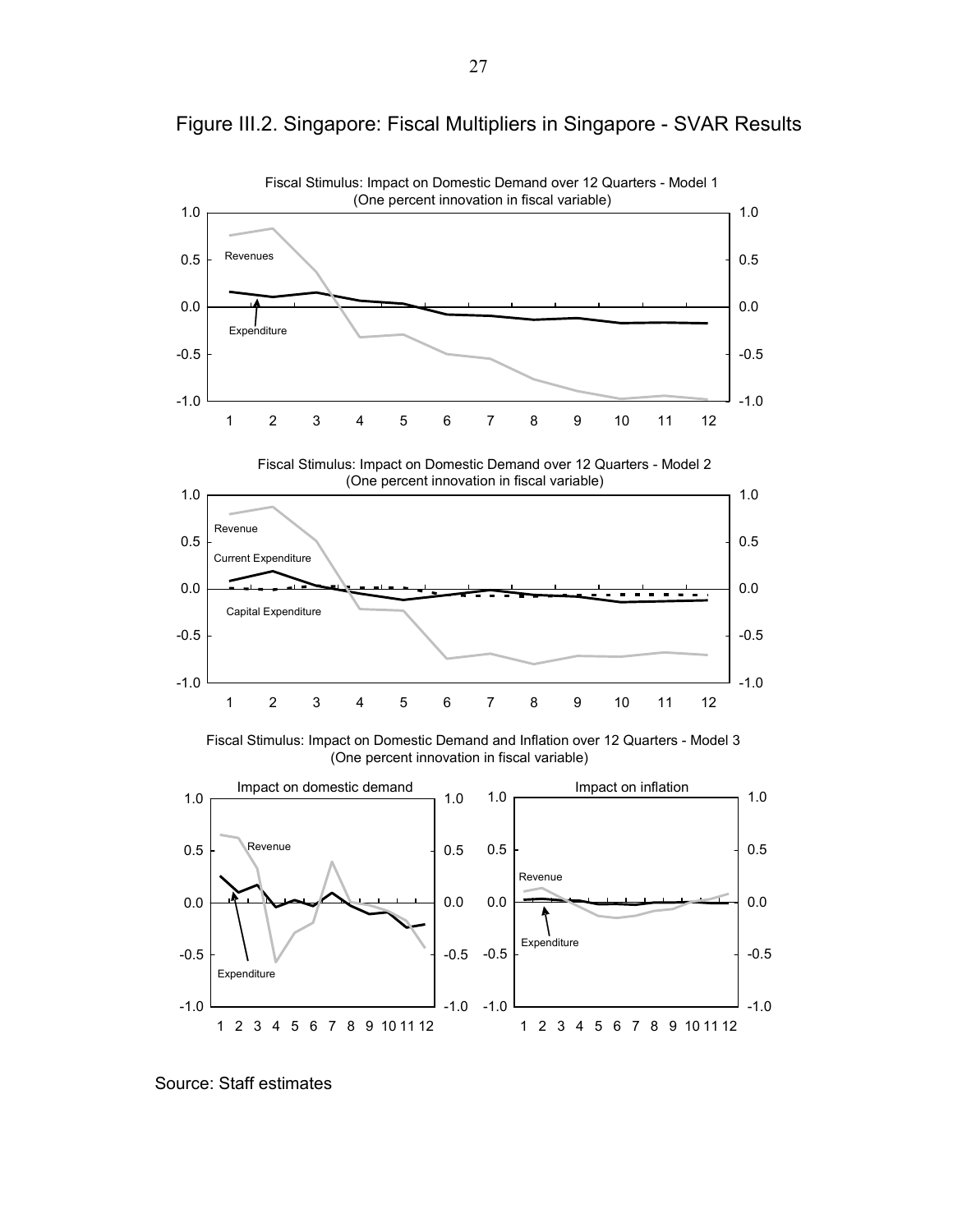

## 10. **Among expenditure components, the simulations show that changes in government current spending provides more stimulus than changes in public**

**investment**. Indeed, the estimates for investment multipliers are generally insignificant. This may reflect some crowding out of private investment activity.

11. **A fiscal expansion has a positive but limited impact on inflation**. The largest impact is related to changes in taxes, which is consistent with the estimated larger impact on private demand (and hence inflation pressures) from changes in government revenues. Government spending, on the other hand, does not appear to have a significant impact on prices.

# **D. Concluding Remarks**

12. **Singapore's large fiscal reserves provides ample scope to use fiscal policy to counter adverse external shocks**. Given Singapore's relatively small automatic stabilizers, a counter-cyclical response—when needed—would have to be primarily discretionary.3 However, the short fiscal lags allow for a fast response to changing economic conditions. In an uncertain external environment such as today's, this flexibility provides some insurance against further negative spillovers from a more pronounced deterioration in the global economy.

 $\overline{a}$ 

<sup>&</sup>lt;sup>3</sup> Singapore does not have a comprehensive unemployment benefit scheme and corporate taxes are assessed based on previous year's income.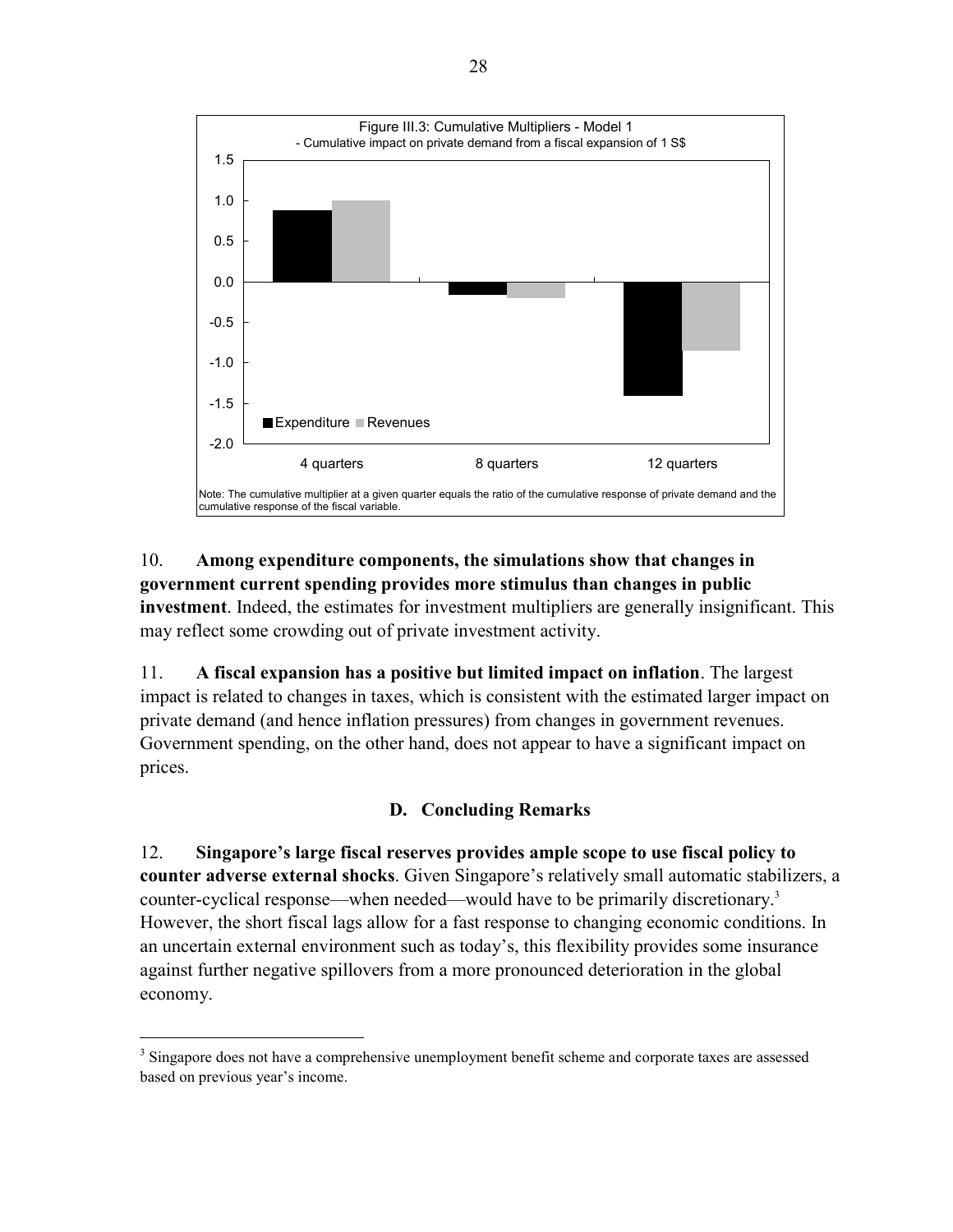13. **Preliminary results suggest that fiscal policy in Singapore can serve as a tool for demand management, but cumulative fiscal multipliers are generally found to be small**. This may reflect a number of factors, including:

- The absence of credit-constrained households, leading to a somewhat lower consumption response, on the margin, to changes in disposable incomes;
- A high propensity to save among households—possibly, in part, reflecting the absence of a more comprehensive social safety net;
- The use of nonbudgetary measures, including changes in contributions to the mandatory public savings scheme (CPF), to stimulate activity. These are not captured in the fiscal variables used in this study;
- Strong monetary focus on price stability, which may partly offset the effect of fiscal stimulus;
- Significant leakages through trade as well as remittances (nonresident workers account for around 30 percent of the labor force), which may weaken the dynamic interrelations between domestic demand components.

14. **This analysis could be expanded.** It could be useful in future research to analyze the impact of more disaggregated fiscal measures on private demand and its sub-components, which could help strengthen fiscal design. A study of the impact of income transfers would be particularly desirable, since they are often used as a counter-cyclical as well as redistributive tool. Finally, the results could be subjected to sensitivity analysis, including with respect to the assumed expenditure and revenue elasticities. All these potential extensions remain on the research agenda.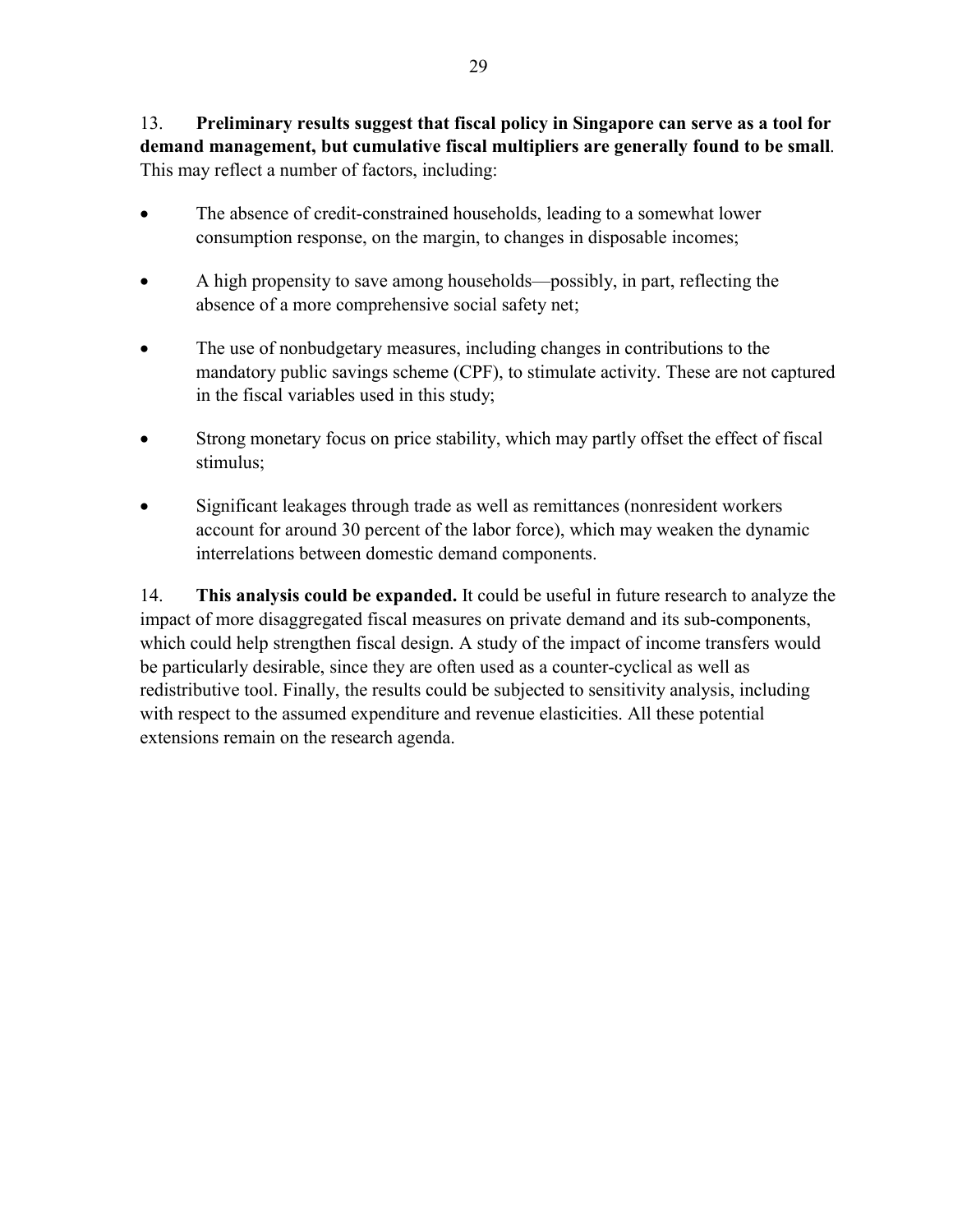#### **Annex III.1. Technical Description of the Fiscal SVAR Framework**

The basic VAR specification is:

$$
(1) \t\t\t z_t = \Gamma(L)z_{t-l} + u_t
$$

where *zt* is a *nx1* vector of endogenous variables, *Γ(L)* is a *nxn* matrix of lag polynomials in the lag operator  $L$  and  $u_t$  is a  $nxI$  vector of reduced-form innovations, which are independent and identically distributed. The relation between the reduced-form innovations  $u_t$  and the objects of ultimate interest, the structural shocks  $v_t$ , can be represented as:

$$
(2) \hspace{3.1em} Au_t = Bv_t
$$

where the *nxn* matrices *A* and *B* describe (i) the instantaneous relation between the variables and (ii) the linear relationship between the structural shocks and the reduced form residuals, respectively. The structural shocks are assumed to be orthogonal, which allows for impact analysis of an isolated shock. The structural form of the VAR can be obtained by multiplying (1) by *A* and using the relation defined in (2):

(3) 
$$
Az_t = AT(L)z_{t-1} + Au_t = AT(L)z_{t-1} + Bv_t
$$

Solving  $(3)$  for  $z_t$  yields the structural specification:

$$
(4) \t z_t = [I - \Gamma(L)L]^{-1} A^{-1} B v_t
$$

 $\overline{a}$ 

Where *I* is a *nxn* identity matrix. In the simplest specification used in this study,  $z_t = f y_t$   $e_t$   $r_t$  consists of three variables for Singapore: real private domestic demand,  $y_t$ ; real government expenditure (consumption and investment),  $e_i$ ; and real current government revenue,  $r_t$ <sup>4</sup>. The data used are seasonally adjusted and at a high frequency (quarterly) in order to identify the structural shocks. The VAR is estimated in log levels with a constant, time dummies, and G7 growth added as exogenous explanatory variables. The number of lags chosen is five as suggested by Akaike and other information criteria.<sup>5</sup>

<sup>&</sup>lt;sup>4</sup> Quarterly data for special transfers were unfortunately not available and are, therefore, not included in the expenditure data.

 $<sup>5</sup>$  The models specified in this paper are robust to alternative specifications and residuals do not appear to suffer</sup> from autocorrelation. Tests for normality of error terms suggest there is not an issue with skewedness, but they cannot reject the hypothesis that there may be an issue with kurtosis.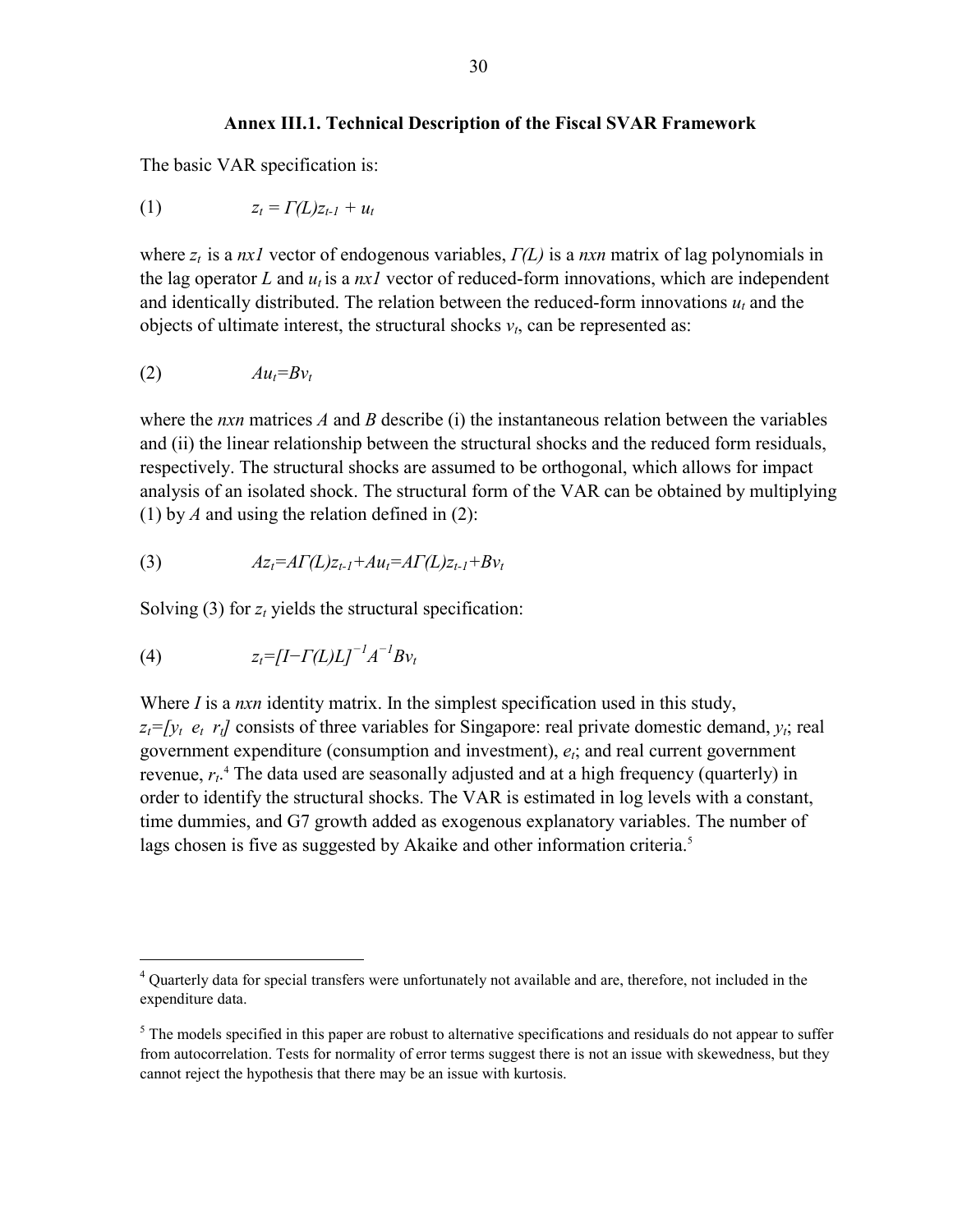Estimation basically proceeds in four steps. In the *first step*, the reduced form VAR is estimated, yielding the reduced form residuals  $u_t = \begin{bmatrix} u_t^y & u_t^e & u_t^r \end{bmatrix}$ *e t*  $u_t = \begin{bmatrix} u_t^y & u_t^e & u_t^r \end{bmatrix}$ :<sup>6</sup>

- (5)  $u_t^y = \alpha_e^y u_t^e + \alpha_r^y u_t^r + v_t^y$ *r t y r e t y e*  $u_t^y = \alpha_e^y u_t^e + \alpha_r^y u_t^r + v$
- (6)  $u_t^e = \alpha_y^e u_t^y + \beta_r^e v_t^e + v_t^e$ *e t e r y t e y*  $u_t^e = \alpha_y^e u_t^y + \beta_r^e v_t^e + v$
- (7)  $u_t^r = \alpha_y^r u_t^y + \beta_e^r v_t^e + v_t^r$ *e t r e y t r y*  $u_t^r = \alpha_y^r u_t^y + \beta_e^r v_t^e + v$

As suggested by Perotti (2005), the innovations in  $u_t^e$  and  $u_t^r$  can be thought of as linear combinations of three types of shocks: (i) the automatic or cyclical response of expenditures and revenues to innovations in private domestic demand; (ii) the systematic response of fiscal policy to same-period macro shocks; and (iii) discretionary fiscal policy shocks, which are the *structural shocks* we are interested in identifying. This gives the following representation of the reduced form residuals for the fiscal variables:

$$
(8) \t u_t^e = \alpha_y^e u_t^y + \beta_r^e v_t^e + v_t^e
$$

$$
(9) \t u_t^r = \alpha_y^r u_t^y + \beta_e^r v_t^e + v_t^r
$$

1

where  $v_t^e$  and  $v_t^r$  are the structural shocks to government expenditure and revenues, respectively. Since fiscal policy is implemented with a lag, systematic discretionary responses to macro shocks (i.e., item (ii) in the previous paragraph) are absent in quarterly data. As a consequence, the coefficients  $\alpha_{\nu}^e$  and  $\alpha_{\nu}^r$  in (8) and (9) only capture the *automatic/cyclical* response of fiscal variables to economic activity.

Given that the reduced form residuals are correlated with the structural shocks, exogenous elasticities are used to estimate the automatic/cyclical response of the fiscal variables.<sup>7</sup> With these, one can then construct the cyclically adjusted fiscal shocks, which constitutes the *second step* of the estimation procedure:

 $6$  Representation of the exogenous variables are excluded here to allow for a simplistic illustration of the model.

 $<sup>7</sup>$  For Singapore, the elasticity of expenditures with respect to changes in economic activity is assumed to be</sup> close to zero within the quarter, as commonly assumed in many other empirical studies. The elasticity of revenues is estimated at around ½ percent within the quarter. The relatively low number partly reflects that corporate taxes are based on past year's rather than contemporaneous earnings, leaving taxes less responsive to contemporaneous changes in economic activity. While the parameterization is plausible, the magnitude has implications for the estimated multipliers.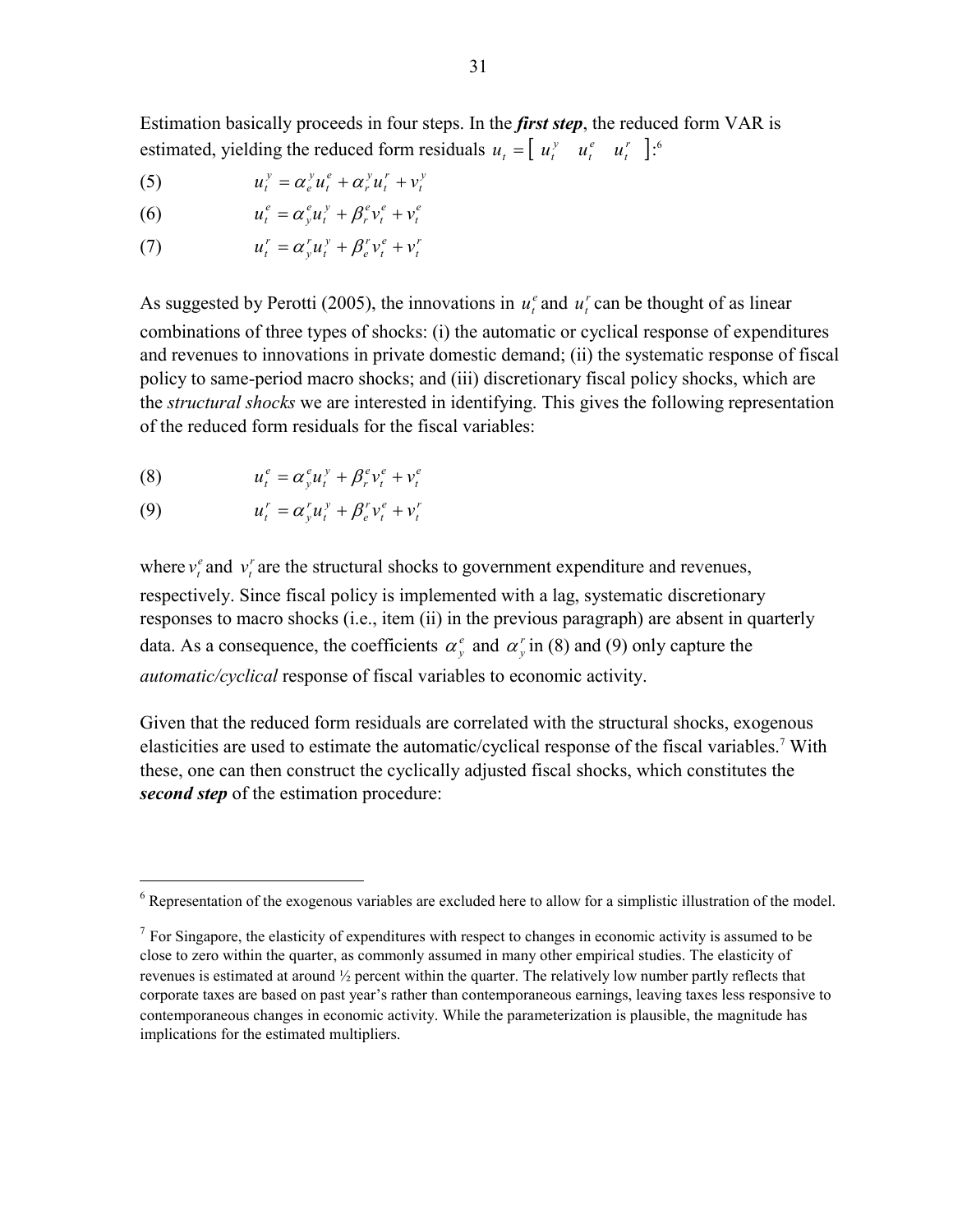$$
(10) \t u_t^{e,adj.} \equiv u_t^e - \alpha_y^e u_t^y = \beta_r^e v_t^r + v_t^e
$$

(11) 
$$
u_t^{r,adj.} \equiv u_t^r - \alpha_y^r u_t^y = \beta_e^r v_t^e + v_t^r
$$

In the *third step*, the structural fiscal shocks are determined. Assuming that structural revenue shocks have no impact on structural spending shocks, (10) and (11) become:

$$
(12) \t u_t^{e, adj.} = v_t^e
$$

$$
(13) \t u_t^{r,adj.} = \beta_e^r v_t^e + v_t^r
$$

The structurally adjusted expenditure shock is, consequently, equal to the cyclically adjusted expenditure shock. With this, it is now possible to estimate the response of revenues to structural expenditure shocks,  $\beta_{e}^{r}$ , using simple OLS.

In the *fourth and final step*, the coefficients in the equation for private domestic demand residuals (5) can be determined. Combined, the four steps, which are effectively done simultaneously, allow us to estimate the *A* and *B* matrices presented in (2):

$$
\begin{bmatrix} 1 & -\alpha_e^y & \alpha_r^y \\ -\alpha_y^e & 1 & 0 \\ -\alpha_y^r & 0 & 1 \end{bmatrix} \begin{bmatrix} u_t^y \\ u_t^e \\ u_t^r \end{bmatrix} = \begin{bmatrix} 1 & 0 & 0 \\ 0 & 1 & 0 \\ 0 & \beta_e^r & 1 \end{bmatrix} \begin{bmatrix} v_t^y \\ v_t^e \\ v_t^r \end{bmatrix}
$$

In turn, these are used to compute the structural impulse responses of private domestic demand to discretionary expenditure and revenue shocks.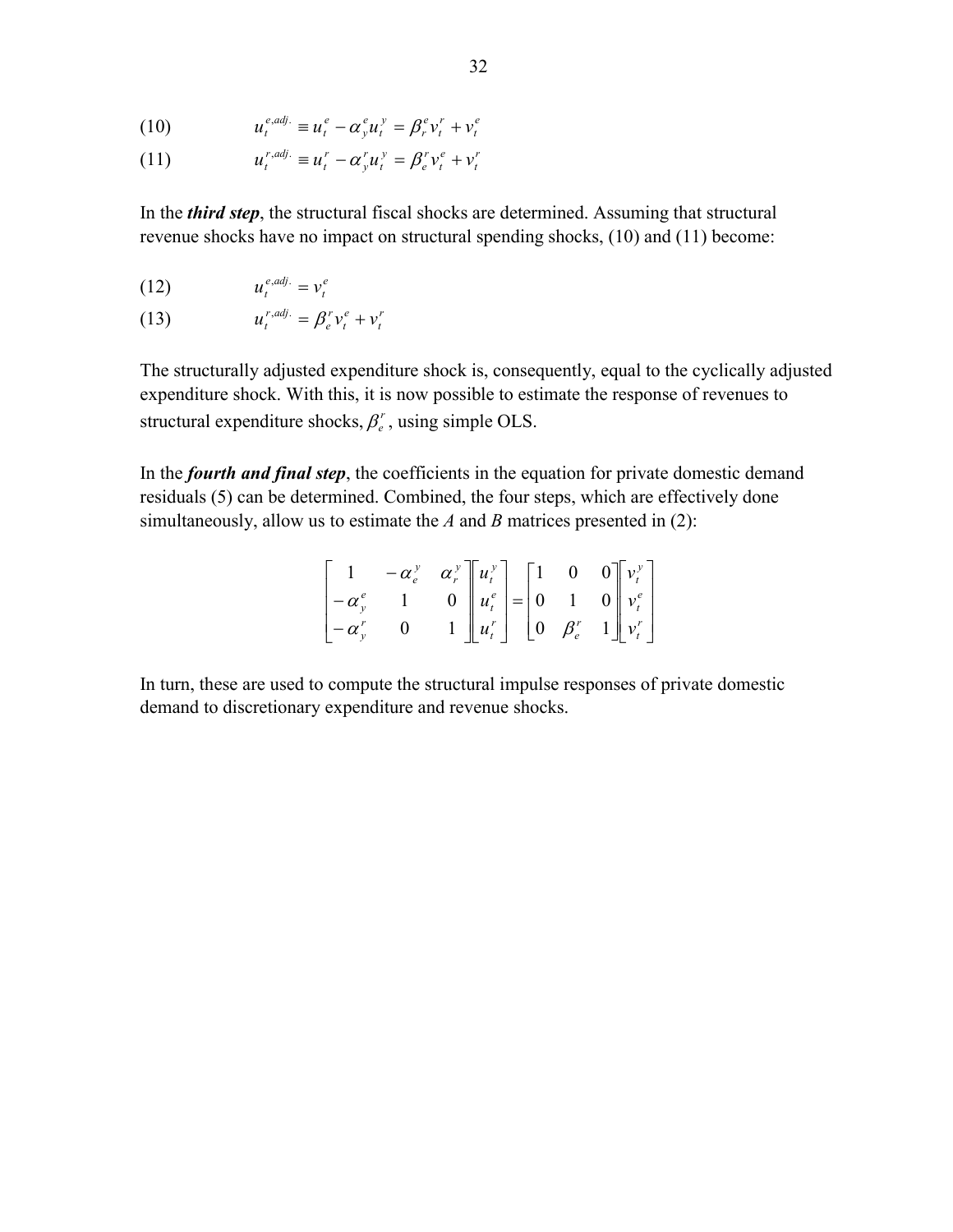#### **References**

- Baxter, Marianne and Robert G. King (1993), "Fiscal Policy in General Equilibrium," American Economic Review, American Economic Association, vol. 83(3), pages 315–34, June.
- Bayoumi, Tamim (2001), "The Morning After: Explaining the Slowdown in Growth in the 1990s," in T. Bayoumi and Ch. Collyns (eds.) Post-Bubble Blues-How Japan Responded to Asset Price Collapse, IMF 2000.
- Blanchard, Olivier and Roberto Perotti (2002), "An empirical characterization of the dynamic effects of changes in government spending and taxes on output," Quarterly Journal of Economics 117, 1329–1368.
- Blinder, Alan (2004), "The Case Against the Case Against Discretionary Fiscal Policy," CEPS Working Paper No. 100.
- Corsetti, Giancarlo and Nouriel Roubini (1996), "Budget Deficits, Public Sector Solvency and Political Biases in Fiscal Policy: A Case Study of Finland," Finnish Economic Papers, Spring, v. 9, iss. 1, pp. 18–36.
- De Castro Fernández, Francisco and Pablo Hernández de Cos (2006), "The economic effects of exogenous fiscal shocks in Spain: a SVAR approach," ECB Working Paper, vol. 647. European Central Bank, Frankfurt.
- Giavazzi, Francesco and Marco Pagano (1990), "Can Severe Fiscal Contractions be Expansionary? Tales of Two Small European Countries," NBER Macro Annual 5, 75–111.
- Giordano, Raffaela, Sandro Momigliano, Stefano Neri, and Roberto Perotti (2007), "The Effects of Fiscal Policy in Italy: Evidence from a VAR model," European Journal of Political Economy 23, 707–33.
- Hemming Richard, Michael Kell, and Selma Mahfouz (2002), "The effectiveness of Fiscal Policy in Stimulating Economic Activity—A Review of the Literature," IMF working Paper 02/208.
- Heppke-Falk, Kirsten H., Jörn Tenhofen, and Guntram B. Wolff (2006), "The macroeconomic effects of exogenous fiscal policy shocks in Germany: a disaggregated SVAR analysis," Discussion Paper, Series 1: Economic Studies, 41/2006, Deutsche Bundesbank.

International Monetary Fund (2008), "World Economic Outlook, April 2008."